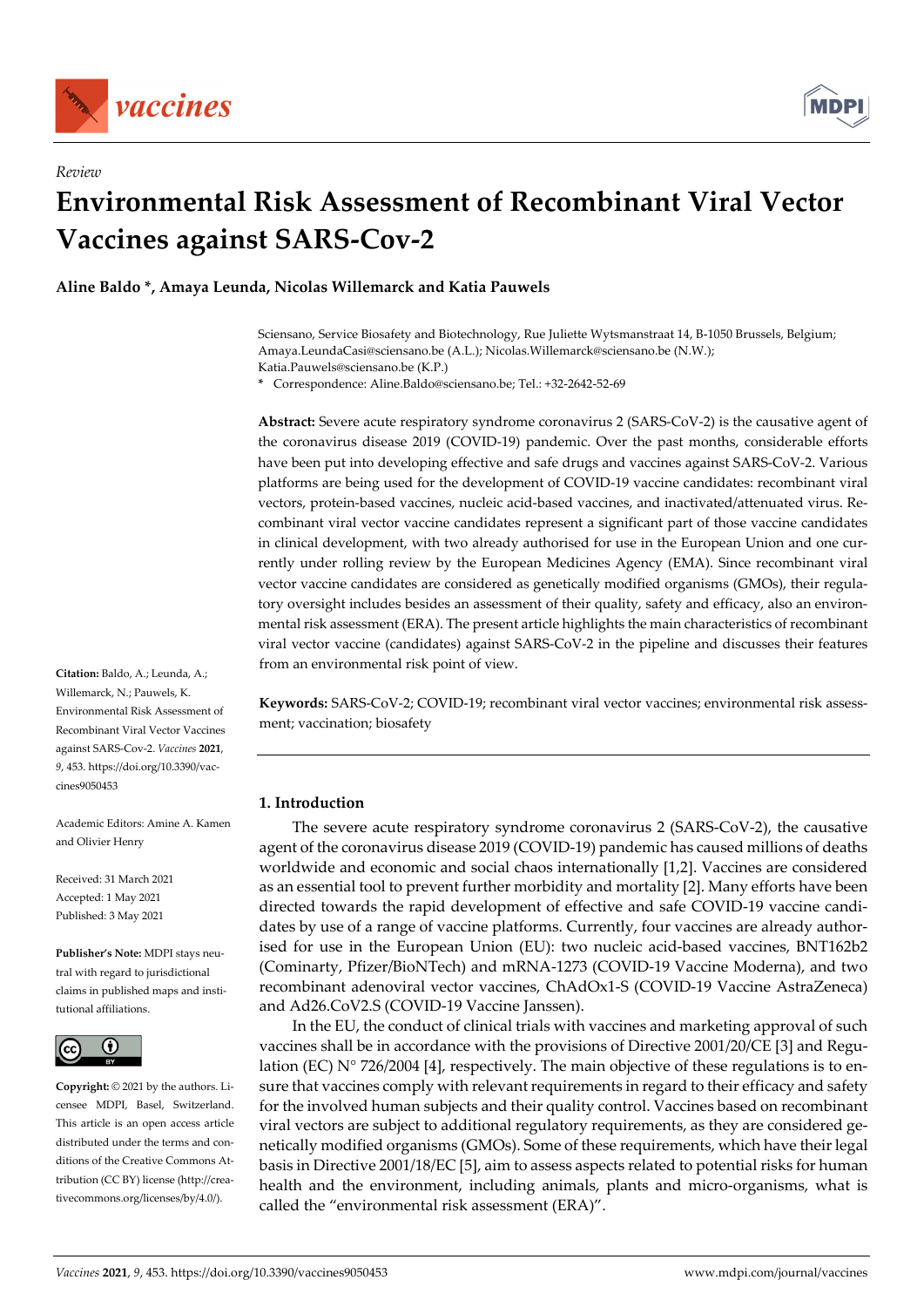In this article we present the general principles of the ERA and we elaborate on key features in relation to several recombinant viral vector COVID-19 vaccine candidates at various stages of clinical development or already approved for marketing in the EU (Table 1).

**Table 1.** Viral vector based vaccines against SARS-CoV-2 that are in clinical development or already authorised for use in the European Union.

| <b>Viral Vector</b><br>Vaccine Candi-<br>date        | COVID-19 Vac-<br>cine Devel-<br>oper/Manufac-<br>turer                                                                                                                                                     | Genetic Modifi-<br>cations of the<br>Vector                                                                                                                                                                         | <b>Inserted Gene</b><br>Sequences                                                                                                | Route of Ad-<br>ministration       | <b>Clinical Stage</b>                                      | References |
|------------------------------------------------------|------------------------------------------------------------------------------------------------------------------------------------------------------------------------------------------------------------|---------------------------------------------------------------------------------------------------------------------------------------------------------------------------------------------------------------------|----------------------------------------------------------------------------------------------------------------------------------|------------------------------------|------------------------------------------------------------|------------|
| Ad5-nCov/Con-<br>vidicea                             | CaniSino Biolog-<br>icals Inc., Bejin<br>Institute of Bio-<br>technology<br>CanSino Biologi-<br>cals Inc/Institute<br>of Biotechnol-<br>ogy, Academy<br>of Military Med-<br>ical Sciences,<br>PLA of China | Nonreplicating<br>leted                                                                                                                                                                                             | human Ad5 Optimised Spike<br>E1 and E3 de- coding sequence Mucosal admin-                                                        | Intramuscular<br>(IM)<br>istration | Phase III<br>(NCT04526990),<br>Phase I/II<br>(NCT04552366) | $[6,7]$    |
| Gam-COVID-<br>Vac/Sputnik V<br>COVID-19 vac-<br>cine | Gamaleya Re-<br>search Institute                                                                                                                                                                           | Nonreplicating<br>human Ad26<br>and Ad5<br>E1 and E3 de-<br>leted                                                                                                                                                   | Full-length gly-<br>coprotein S                                                                                                  | IM                                 | Phase III<br>(NCT04530396)                                 | [8]        |
| cine Janssen                                         | Ad26.CoV2.S/C Janssen Pharma-<br>OVID-19 vac- ceutical Compa-<br>nies                                                                                                                                      | Nonreplicating<br>human Ad26<br>E1 and E3-de-<br>leted                                                                                                                                                              | Stabilised wt<br>Spike protein in<br>the prefusion<br>conformation                                                               | IM                                 | Authorised for<br>use in the Euro-<br>pean Union<br>(EU)   | [9]        |
| ChAdOx1-<br>S/COVID-19<br>vaccine Astra-<br>Zeneca   | AstraZeneca-<br>University of<br>Oxford                                                                                                                                                                    | Nonreplicating<br>Chimpanzee ad-<br>enovirus<br>ChAdY25<br>E1 and E3-de-<br>leted<br>exchange the na-<br>Spike protein of<br>tive E4 orf4, orf6<br>and orf6/7 genes<br>for those from<br>human adenovi-<br>rus hAd5 | Codon-opti-<br>mised full-<br>length<br>SARS-CoV-2                                                                               | IM                                 | Authorised for<br>use in the EU                            | $[10]$     |
| hAd5-S-Fu-<br>sion+N-ET SD<br>vaccine                | ImmunityBio<br>Inc.                                                                                                                                                                                        | Nonreplicating<br>human Ad5<br>E1, E2b and E3<br>deleted                                                                                                                                                            | Full length<br>Spike fusion<br>protein and nu-<br>cleocapsid with and sublingual<br>an enhanced T-<br>cell stimulation<br>domain | Subcutaneous<br>boost              | NCT04591717<br>(Phase I)                                   | $[11]$     |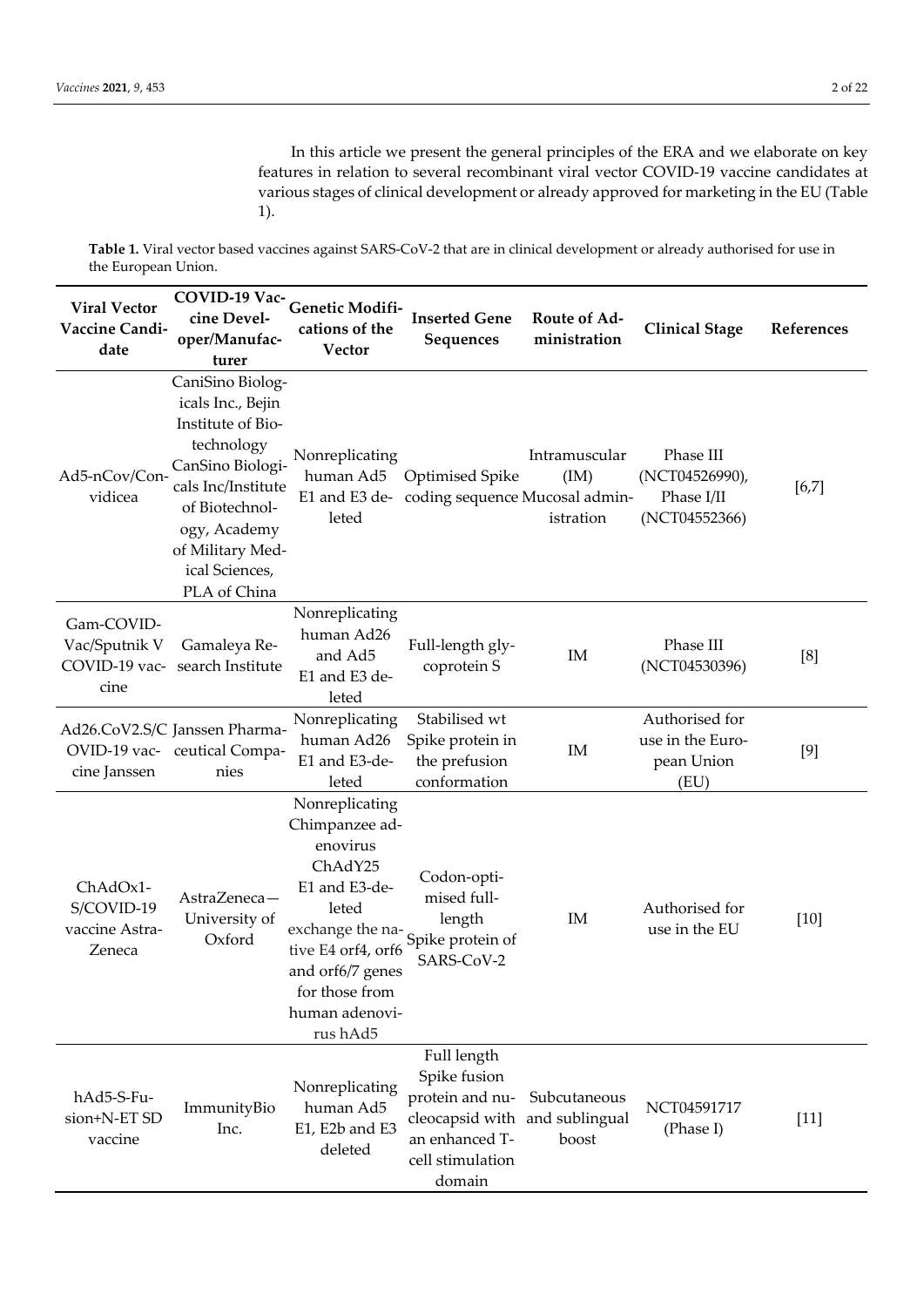| GRAd-CoV-2                        | ReiThera srl<br>Leukocare Uni-<br>vercells                                                           | Nonreplicating<br>Gorilla Ad32                                                       | S protein                                               | IM               | NCT04528641<br>(Phase I)                                             | $[12]$   |
|-----------------------------------|------------------------------------------------------------------------------------------------------|--------------------------------------------------------------------------------------|---------------------------------------------------------|------------------|----------------------------------------------------------------------|----------|
| VXA-CoV2-1                        | Vaxart                                                                                               | human Ad5                                                                            | Nonreplicating S and N proteins<br>and dsRNA            | Oral tablet      | NCT04563702<br>(Phase I)                                             | $[13]$   |
| MVA-SARS-2-S                      | Universitätsklin-<br>ikum Hamburg-<br>Eppendorf<br>Ludwig-Maxi-<br>milians-Univer-<br>sity of Munich | Modified vac-<br>cinia virus An-<br>kara (MVA)                                       | Full length S<br>protein                                | IM               | NCT04569383<br>(Phase I)                                             | $[14]$   |
| COH04S1                           | City of Hope<br><b>Medical Center</b>                                                                | A synthetic<br><b>MVA</b>                                                            | S and N proteins                                        | IM               | NCT04639466<br>(Phase I)                                             | $[15]$   |
| DelNS1-2019-<br>nCoV-RBD-<br>OPT1 | sity, Beijing<br>cal Pharmacy                                                                        | Xiamen Univer- Influenza virus<br>vector:<br>Wantai Biologi- deletion of NS1<br>gene | Receptor Bind-<br>ing Domain<br>(RBD) of S pro-<br>tein | Intranasal spray | ChiCTR2000037<br>782<br>(Phase I)<br>ChiCTR2000039<br>715 (Phase II) | [16, 17] |
| V591 (TMV-083)                    | <b>Institut Pasteur</b><br>Themis Biosci-<br>ence GmbH<br>University of<br>Pittsburg<br>Merck        | Measles virus<br>Schwarz vaccine in its prefusion<br>strain                          | S glycoprotein<br>conformation                          | IM               | NCT04497298<br>(Phase I)                                             | $[18]$   |
| V590                              | <b>IAVI</b> Merck<br>(Merck Sharp &<br>Dohme Corp.)                                                  | Vesicular stoma-<br>titis virus (VSV)                                                | S protein                                               | IM               | NCT04569786<br>(Phase I)                                             | $[19]$   |
| R-VSV-SARS-<br>$CoV-2-S$          | Israel Institute<br>for Biological re-<br>search (IIBR)                                              | Vesicular stoma-<br>titis virus (VSV)                                                | S protein                                               | IM               | NCT04608305<br>(Phase II)                                            | $[20]$   |

## **2. Environmental Risk Assessment**

An ERA consists in the identification and characterisation of potential hazards associated with the GMO (in this case the recombinant viral vector vaccine) on human health (with focus on individuals other than patients or vaccinees) and the environment at large including animals, plants and micro-organisms, as well as an estimate of their probability of occurrence under the conditions of use. The risk to human health and the environment posed by each identified hazard of the GMO is estimated by combining the probability of its occurrence and the magnitude of its consequences. An overall risk is then determined by combining all of the individual risks [21,22]. The ERA is based on the weight of evidence methodology encompassing both qualitative and quantitative considerations [23] and is described using qualitative terms ranging from high, moderate, low to negligible [24]. After overall risk determination it is examined whether risk management measures need to be implemented in order to minimise the likelihood of adverse effects occurring. If no adverse effects were identified risk management strategies are not necessary. Furthermore, it is important to note that the ERA is conducted on a case-by-case basis.

When a recombinant viral vector is used, the ERA should take into account the characteristics of the viral vector backbone and the properties of the inserted gene sequence(s) and of the gene product(s).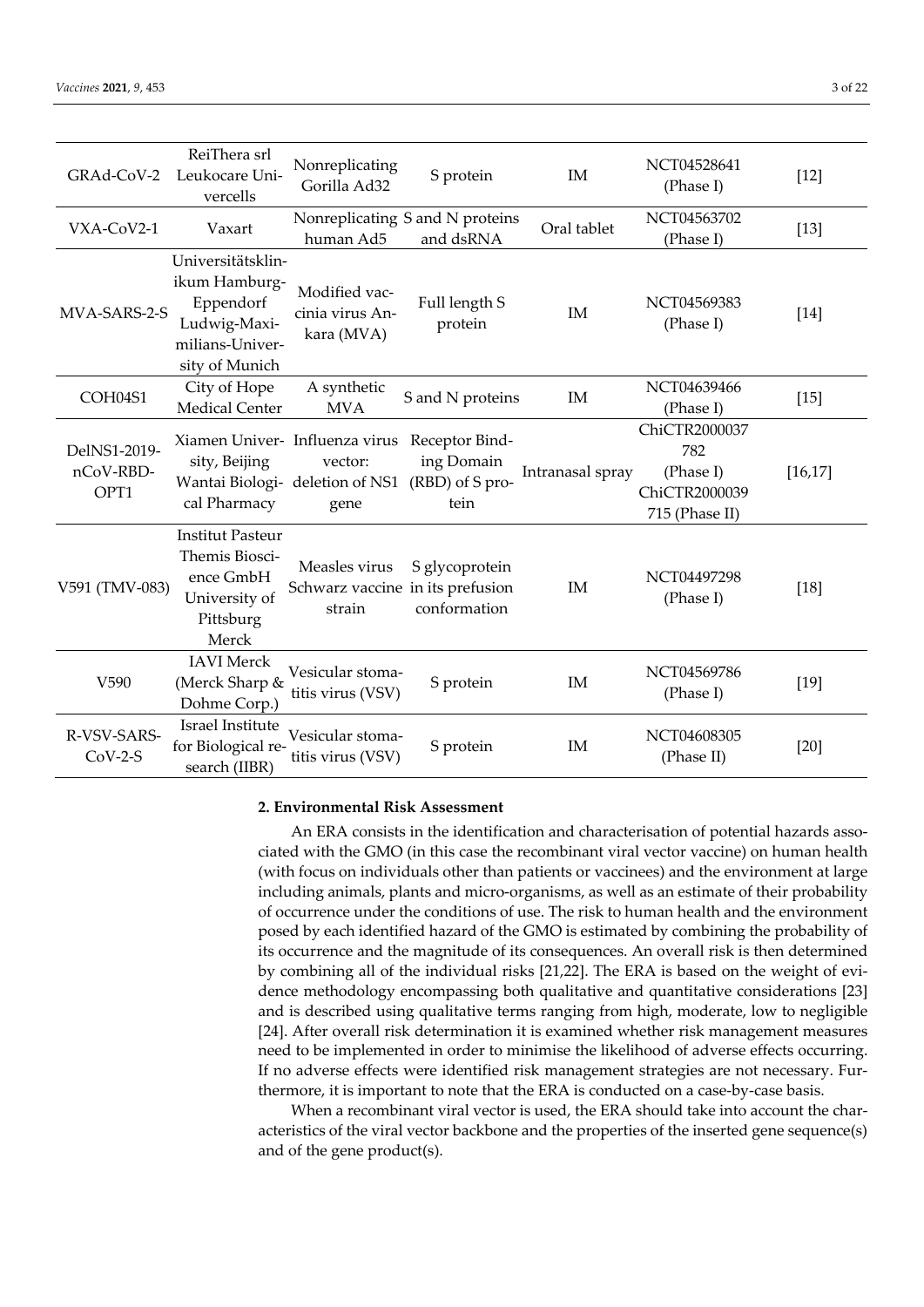### *2.1. Assessment of the Viral Vector Backbone*

Potential harmful effects will vary depending on the viral vector backbone. Aspects such as host range, tissue tropism, potential of insertional mutagenesis in the host genome, reassortment, reconversion to virulence or pathogenicity by complementation events between the viral vector and circulating complementing viruses should be addressed as well as recombination events that may give rise to novel and uncharacterised viruses with reacquired pathogenicity or change in tissue tropism and host range. For the purpose of this paper, Table 2 gives a concise summary of how ERA could be applied to viral vector based vaccines against SARS-CoV-2.

**Table 2.** Elements related to viral vector based vaccines against SARS-CoV-2 to assess in context of an environmental risk assessment (ERA).

| Elements of the ERA to be considered related to the back-<br>bone                                          | Intrinsic hazardous properties (e.g., pathogenicity,<br>toxic, allergenic and oncogenic properties, e.g., risk of ge-<br>nomic insertions with transformative changes)<br>Reconversion abilities to wild-type features, includ-<br>ing the likelihood of recombination, reassortment, recon-<br>version or complementation events between the viral vec-<br>tor and circulating complementing viruses to an uncharac-<br>terised virus variant with reacquired pathogenicity or<br>change in tissue tropism and host range<br>Dissemination abilities, due to exposure events (dur-<br>ing production, administration), shedding, biodistribution<br>(leading to possible vertical transmission, vector-borne<br>transmission) |  |  |  |
|------------------------------------------------------------------------------------------------------------|--------------------------------------------------------------------------------------------------------------------------------------------------------------------------------------------------------------------------------------------------------------------------------------------------------------------------------------------------------------------------------------------------------------------------------------------------------------------------------------------------------------------------------------------------------------------------------------------------------------------------------------------------------------------------------------------------------------------------------|--|--|--|
| Elements of the ERA to be considered related to the exoge-<br>nous inserted gene sequences and its product | Intrinsic hazardous properties (e.g., toxic, allergenic,<br>oncogenic properties)<br>Impact on host range, cellular or tissue tropism (bio-<br>distribution), shedding, especially when changes on the<br>surface of the virion are expected due to the genetic modi-<br>fication(s)<br>Impact on replication efficiency<br>Probability of recombination due to homology with<br>e.g., circulating coronaviruses                                                                                                                                                                                                                                                                                                               |  |  |  |

As part of the assessment of the likelihood of occurrence of identified potential adverse effects, the exposure pathways through which the viral vector may interact with humans (persons other than those receiving the viral vector vaccine candidate), or the environment are to be considered. Exposure pathways are not adverse events per se, but rather mechanisms by which an adverse effect may occur. These exposure pathways include the biodistribution (dissemination in the host tissues), the dissemination occurring at the site of administration or during manipulation of the vaccine, the capacity to be transmitted by arthropods (cfr. vector-borne viruses) and the shedding (dissemination by means of excreta) [25].

For example, the evaluation of adverse events associated with shedding should consider the capacity for functional viral particles to retain their infectivity in the environment, the route of transmission, the capacity of the viral vector to infect cells of other persons or animals and the potentially adverse effects observed in humans and/or animals. However, shedding-based transmission to third parties is barely documented by experimental data. Therefore, the potential risk for the human population at large for animals due to shedding-based transmission is often only assessed on the basis of a weight of evidence of elements contributing to or involved in successful transmission.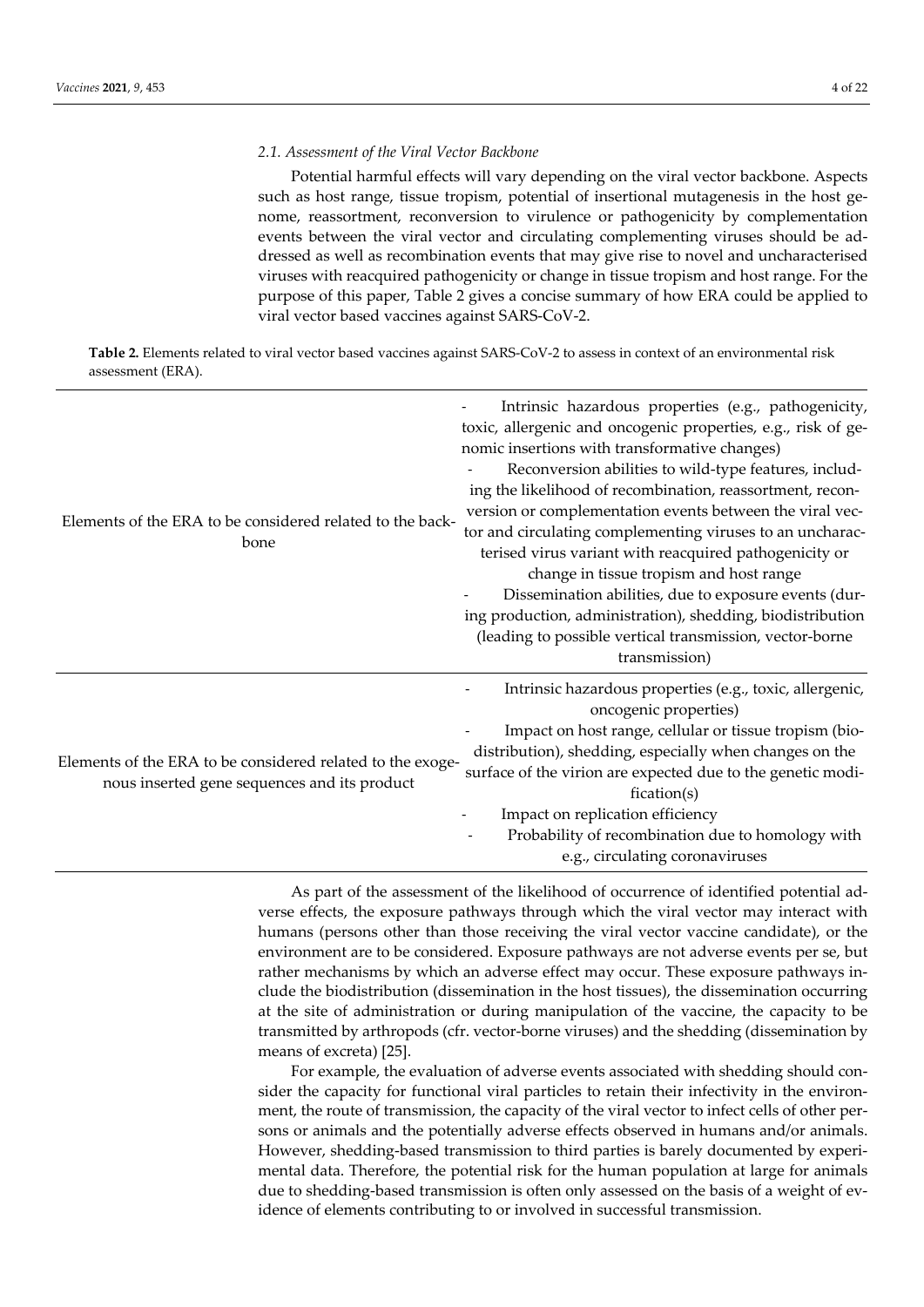Exposure to the recombinant viral vector may also occur at different steps of the manipulation of the vaccine, such as its manufacturing, its preparation or administration or the management of spills and waste disposal. Direct exposure may also result from accidental inoculation during the administration, via droplets or aerosols in contact with mucous membranes or as a result of injury due to the use of sharps. These exposure pathways can be drastically reduced by application of appropriate risk management measures.

#### *2.2. Assessment of the Characteristics of the Inserted Gene Sequences*

Assessing the potential impact of the inserted genetic material is another important aspect of the ERA because the inserted gene sequence(s) and/or the gene product(s) may affect the properties of the viral vector backbone or may have intrinsic hazardous (e.g., toxic, allergenic, oncogenic) properties (Table 2). Gene products that may be considered as potentially hazardous are detailed in the review of Bergmans et al. [26].

The recombinant viral vector COVID-19 vaccines discussed in this article all carry sequences that are derived from the Spike (S) protein of SARS-CoV-2. This protein forms homotrimers protruding from the viral surface [27] and mediates entry of the virus into the host cells. It is the main target of neutralising antibodies elicited upon COVID-19 infection and is understandably considered as the most important target antigen for vaccine development [28]. More particularly, viral entry is mediated by binding of the receptorbinding domain (RBD) in the S1 subunit of the S protein to the angiotensin-converting enzyme 2 (ACE2) of the host receptor. Subsequent fusion of the viral and host membranes involves the S2 subunit of the protein. Despite its key role in pathogenesis, the S protein appears not to have intrinsic hazardous properties as shown by numerous preclinical studies demonstrating immunogenicity and safety of recombinant viral vectors carrying sequences of the S protein [14,29,30].

Some bivalent vaccine candidates also use sequences coding for the SARS-CoV-2 nucleocapsid protein (N protein) [11,31] in addition to the S protein sequence. The N protein has been shown to be highly immunogenic, conserved among other coronaviruses and is found more stable over time as opposed to the S protein, rendering the N protein a potential good antigen candidate for vaccine against SARS-CoV-2 and its upcoming mutant strains/variants [32,33]. The N protein is a multifunctional protein, binding to viral RNA inside the virion, facilitating RNA replication and virus particle assembly and release. In host cells, N proteins have been shown to cause deregulation of the cell-cycle, to inhibit the interferon immune response and to induce apoptosis [34], hence conferring potential hazardous properties to the SARS-CoV-2 N protein. In SARS-CoV-2 vaccine candidate hAd5-S-Fusion+N-ET SD, an Enhanced T cell Stimulation Domain (ETSD) sequence is added to direct N protein to the endosomal-lysosomal subcellular compartment after translation [33]. This strategy aims to optimise N protein presentation for T helper cell activation. At the same time this delocalisation of the N protein might mitigate potential deleterious effects, as suggested by the results of preclinical studies with this vaccine in mice and non-human primates (NHP) [11,33].

In addition to the intrinsic characteristics of the inserted sequences, the ERA should also take into consideration the potential impact of strategies used for optimal design of antigen expression. These strategies aim at increasing genetic stability of the expressed transgene and/or inducing more effective immune responses in vaccinees. Approaches include codon-optimisation with the aim to increase transgene expression [35] or structure guided amino acid modification. The latter is exemplified by the modifications to stabilise the prefusion conformation of the S protein, so as to induce effective neutralising antibody responses against the prefusion spike and thus preventing ACE2 binding and cell entry. The ERA should consider the potential impact of altered nucleic acid sequences or altered amino acids in the S protein on the biodistribution or host range profile of recombinant viral vectors, in particular when the protein is expressed on the surface of the virion [36]. Indeed, the S protein appears to be a main determinant for cross-species infection events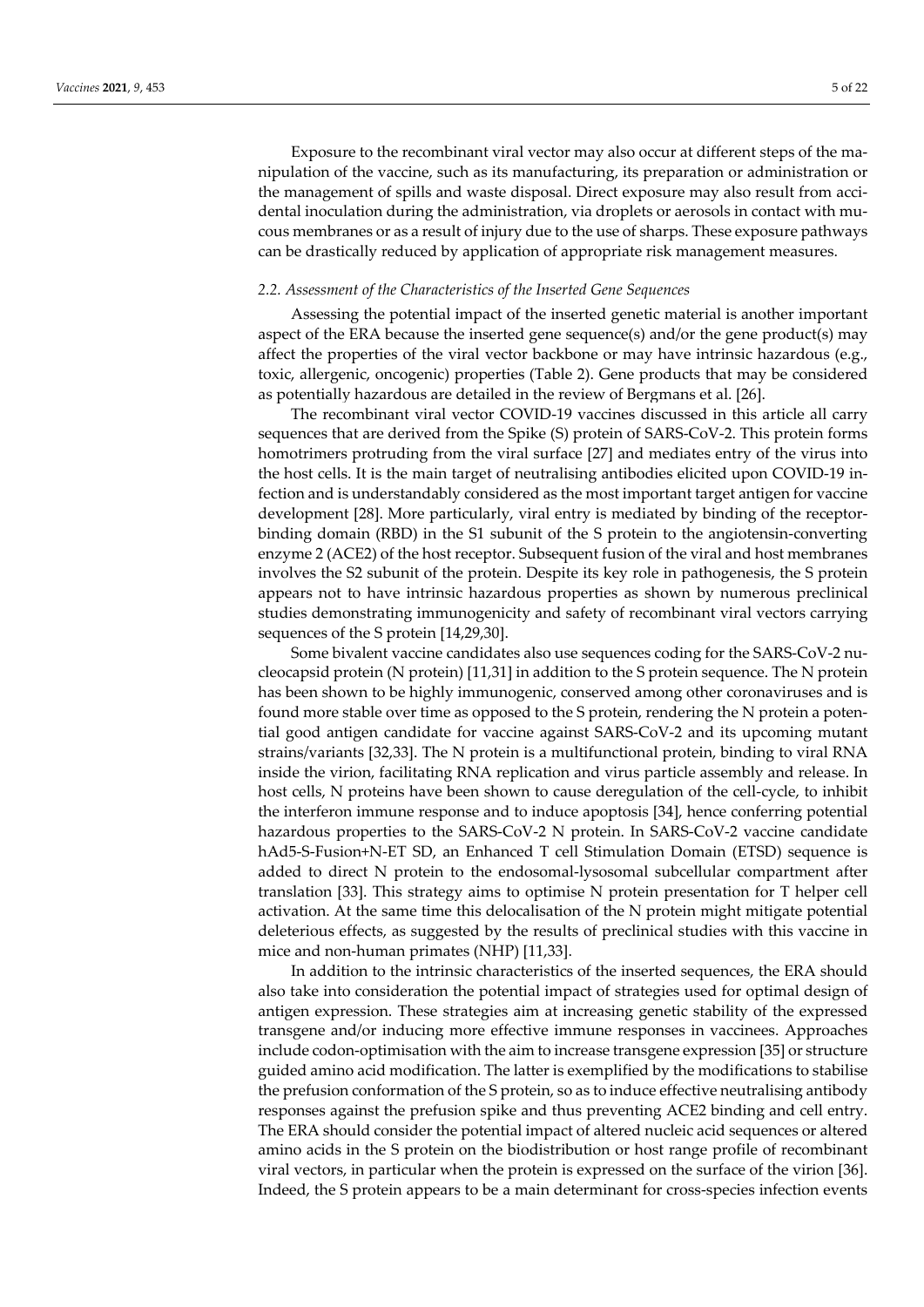and is thought to play a role in host tropism, thereby highlighting its role for ERA considerations when it is also expressed on the surface of the recombinant viral vector [37].

As with any other virus, viral vectors may interact with other viruses present in the host and exchange genetic material with viral sequences that present high degree of homology. In theory, the insertion of exogenous viral sequences in the viral vector may extend the range of viruses with which recombination is possible. There are currently four other different low-pathogenic coronaviruses endemic in humans (HCoV-OC43, HCoV-HKU1, HCoV-NL63, and HCoV-229E) [28]. Therefore, the possibility of viral vectored COVID-19 vaccine to coinfect and colocalise in a same cell with endemic coronaviruses cannot be excluded. Whether this will lead to recombination events and result in the formation of novel uncharacterised chimeric viruses depends on several factors, including the replication capacity of the viral vector and the size of the insert so as to enable homologous recombination. In this respect, the insertion of only part of the sequence, e.g., the RBD domain of the S protein, or the insertion of a synthetic codon-optimised sequence may decrease the probability of homologous recombination.

# **3. Environmental Risk Assessment of Recombinant Viral Vector Vaccines against SARS-CoV-2**

## *3.1. Replication Deficient Viral Vectors*

# 3.1.1. Adenoviral Vectors

Adenoviral vector vaccines belong to one of the best studied and most utilised vector platforms. It is therefore not surprising that they are used in the most advanced viral vector COVID-19 vaccines developed so far (Table 1) [38]. The COVID-19 vaccine candidates are based on human or simian adenoviral vectors and aim at eliciting a protective immune response of the recipient by delivering to cells the sequence of the antigenic SARS-CoV-2 S protein alone or combined with the N protein sequence.

Adenoviruses are non-enveloped double stranded DNA viruses. Human adenoviruses and some animal adenoviruses (monkeys, etc.) belong to the genus *Mastadenovirus* in the *Adenoviridae* family. They are classified into seven subgroups (A–G) and further into over 100 serotypes, more than half of which are known to infect humans. Human adenovirus serotype 5 (hAd5) of subgroup C is by far the most common circulating adenovirus with high seroprevalence rates in the worldwide population. Depending on the serotype, adenoviruses usually cause self-limiting mild disease affecting the respiratory tract (e.g., hAd5), eyes (e.g., hAd26) or the gastrointestinal tract (e.g., hAd40) in both humans and animals [39,40]. Most adenoviral serotypes are very stable in the environment and can persist for months on dry surfaces and for weeks in water. Adenoviruses are resistant to lipid disinfectants but are inactivated by formaldehyde, chlorine or alcohol-based disinfectants and by heating to 56 °C for 30 min.

Human adenoviruses (principally hAd5) have been studied for many years as the basis of adenoviral vector based vaccines. More recently non-human adenoviruses were also investigated as a vector tool in humans. Although uncommon, infections of humans by non-human adenovirus serotypes are occurring, which is mainly explained by structural and genomic similarities of viruses belonging to the same subgroup and because of broad tissue tropism of adenoviruses [41]. This feature has encouraged researchers to investigate the use of simian adenoviruses such as the chimpanzee ChAdY25 and the gorilla GRAd32 as vectors for human vaccines.

Adenoviruses and their derived vectors exhibit a broad tropism, infecting a variety of dividing and nondividing cells. They stay as episomes in host cell nuclei with an integration into the cell genome being an extremely rare event [42,43]. For safety and efficacy reasons, adenoviral vector based vaccines have been rendered replication-defective by the deletion of the entire or part of the early gene E1, thereby affecting the capacity of the vector to replicate but not its ability to transduce host cells and to serve as a gene delivery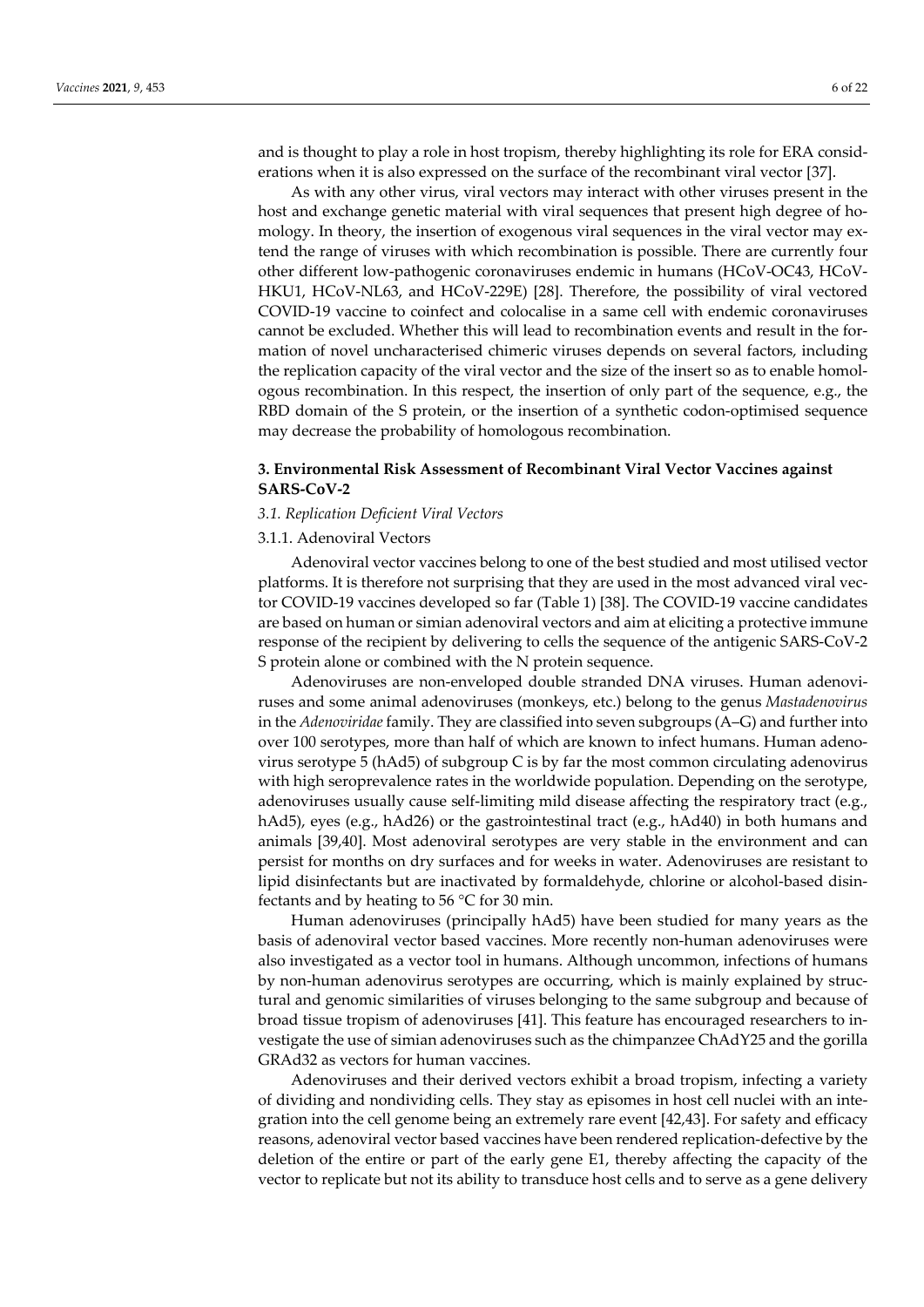tool. The pathogenicity of the adenoviral vector is therefore significantly reduced. Usually, the transgene cassette is inserted in the E1 region of the vector. Moreover, the adenoviral early gene E3 known to inhibit host immunological pathways is also deleted, thereby increasing the transgene length capacity of the vector. Loss of immune evasion function of adenoviral vectors may result in a more effective clearance in the host and in an increased acute response such as inflammation [21]. In a second adenoviral vector generation used by ImmunityBio Inc. in its vaccine candidate, the E2b gene is also deleted which removes expression of the DNA polymerase and decreases late genes expression. The E2b deletion leads to further increase in length capacity for the transgene in the vector and diminishes potential immune responses against vector proteins [33].

Along with the numerous studies conducted with adenoviral vector constructs developed as a vaccine candidate or for gene therapy, a relatively good understanding of the host range, cellular tropism (biodistribution) and potential for genome integration has been acquired [41,44]. This knowledge supports the position that sequences encoding the S and N proteins from SARS-CoV-2 are not expected to alter the transmission route, the host range nor confer any deleterious effect to the adenoviral vector in particular due to the fact that these proteins are not expressed on the virion surface, as it happens in other types of COVID-19 vaccine candidates.

The impact of pre-existing immunity against common adenoviral serotypes is a major concern for their use in vaccines because it might attenuate the specific transgene-induced response. However, several strategies have been implemented in the context of adenoviral vector based vaccines against SARS-CoV-2 to overcome this problem. They include using a low prevalent human Ad26 (subgroup D) [45], deploying simian adenoviral vectors, such as ChAdY25 (subgroup E) or GRAd32 (subgroup C) circulating in the Chimpanzee and the Gorilla, respectively [12,46] or adopting a prime-boost heterologous vaccination with hAd26 and hAd5 as it is the case with the Sputnik vaccine [8] (Table 1). Altogether, features of human and simian adenoviral based vectors make them promising vaccine candidates for transient expression of the SARS-CoV-2 S protein and N protein with minimal risk of genomic insertional mutagenesis.

As with other viral vectors, a potential hazard associated with adenoviral vector based vaccines is the reversion to replication competency following homologous recombination events. The probability of replication competent adenoviruses (RCA) emergence is high during the manufacturing of the adenoviral vector based vaccines in a packaging cell line (usually HEK293) due to the presence of sequences originating from hAd5 that not only can complement in trans, so as to allow manufacturing of the viral particles, but that also can result in recombination events and the formation of RCA. An approach to limit homologous recombination events during manufacturing is to further reduce homologue sequences between viral vector sequences and the complementing sequences of the E1 region of the packaging cell line [47]. Nevertheless, the absence of RCA should be demonstrated by the manufacturers for each batch release of the adenoviral vectored vaccine candidate as part of the routine quality control [21].

Emergence of RCA might also occur after administration of the vaccine by homologous recombination events between the adenoviral vector based vaccine sequences and the parental wild-type virus or other related human adenovirus infecting the same host cell. This remains a hypothetical hazard since no recombination events have been reported so far with replication-defective vectors. Upon coinfecting with wild-type virus such as hAd5, homologous recombination events might theoretically lead to the generation of replicative hAd5 variants harbouring the E1 gene without transgenes or, depending on the adenoviral construct, may result in replication competent simian Adenovirus/hAd5 or hAd26/hAd5 chimeric vectors without transgenes and replication-deficient chimeric vectors harbouring the transgene sequence. For example, considering bivalent vaccines with hAd26/hAd5 vectored prime-boost regimen, such as for Sputnik V, recombination events between hAd26 and hAd5, if they would occur, would ultimately result in vectors with E3 and E1 deleted versions.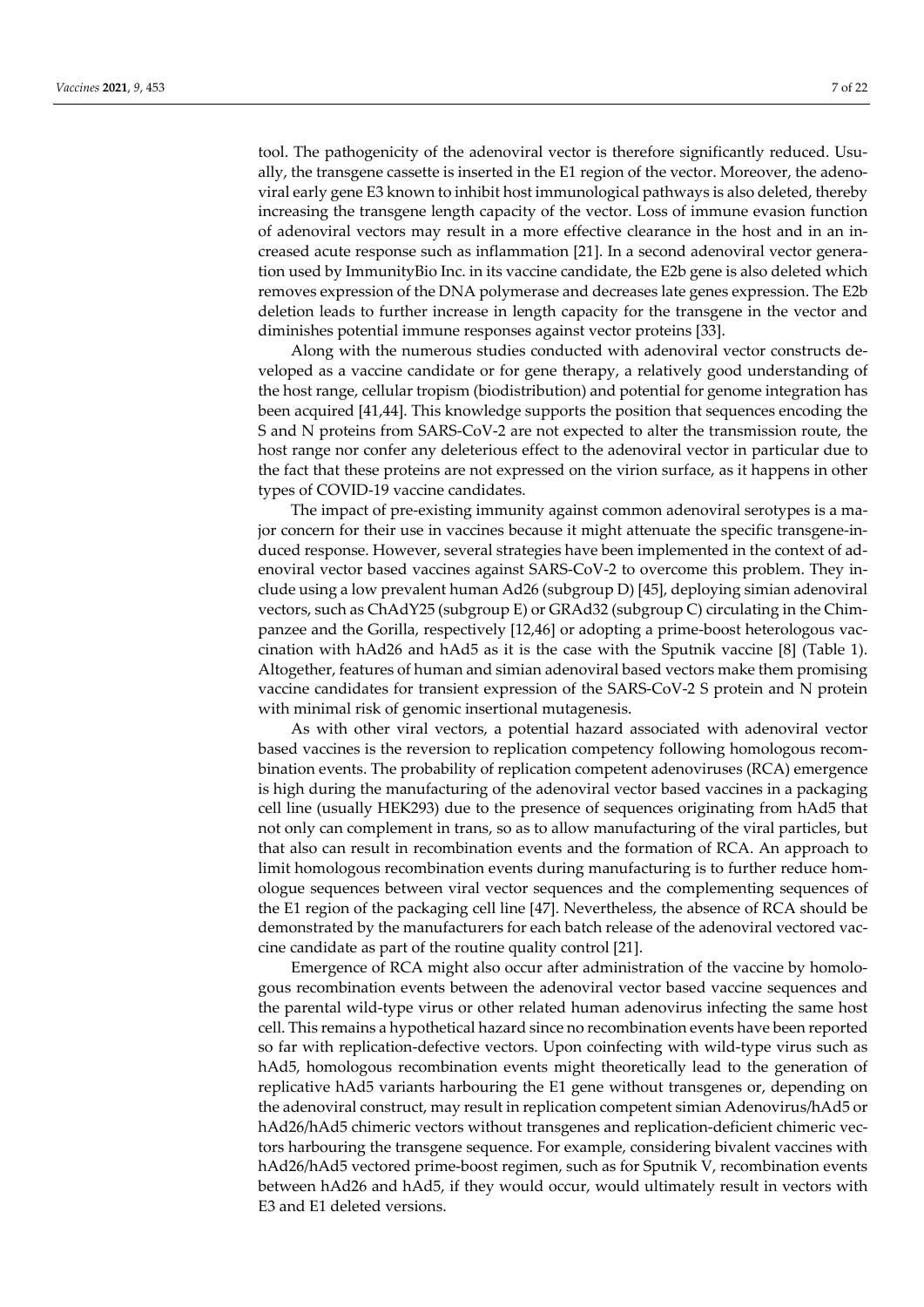Of note, simian adenoviral vectors (ChAdY25 and GRAd32) have been further genetically modified to harbour E4 coding regions from hAd5 [12,46] so as to optimise vector vaccines' growth rate and yield in human packaging cells. Yet, from an ERA perspective, it increases sequence homologies and the propensity of homologous recombination with wild-type hAd5. On the other hand, chances of homologous recombination events between hAd26 or simian based adenoviral vectors and a wild-type hAd5 might be low as these viruses belong to different adenovirus subgroups and share short E1 sequence homology regions.

In the scenario that RCA and replication competent chimeric adenoviral vectors are shed by vaccinees, the general population and the environment might be exposed. Potential adverse effects on human health and the environment of replication competent chimeric viruses are unclear although a decreased replication capacity of adenovirus chimeras from different species has been reported [48].

For RCA and replication competent chimeric viruses' emergence to occur, colocalisation of the adenoviral vector vaccines with another naturally occurring virus should take place in the same cell. Colocalisation is nevertheless an event expected to occur with low probability firstly because of the relatively short time presence of the adenoviral vector in infected cells resulting from its replication incompetence and because of its rapid clearance by the host immune response. The use of adenoviral vector vaccines derived from low prevalence adenoviruses such as hAd26 or simian adenoviruses (ChAdY25 and GRAd32) further decrease chances of a cell coinfection with their wild-type counterpart. ChAdY25 and GRAd32 only circulate among chimpanzees and gorilla, respectively, which are in most cases not present in our direct environment. This might not be the case in other parts of the world such as Africa and Asia.

Probability of colocalisation of vectors with wild-type viruses will also be influenced by the route of administration of the vaccine. Mucosal membranes of the respiratory tract, the eyes or the gastrointestinal tract are a predominant portal of entry for wild-type circulating adenoviruses. On the other side, most of the adenoviral vector based vaccines against SARS-CoV-2 are administrated by intramuscular injection (IM), often into the deltoid muscle (Table 1). According to studies in animals, hAd5 vector biodistribution after IM administration has been shown in liver, lung and spleen [49]. No adenoviral vectors have been detected in human patients' excreta (stool, urine, throat swab) after IM administration in the leg, meaning that the natural portal of entry of wild-type viruses and the route of administration differ.

Other adenoviral vector based vaccines undergoing phase I or II clinical trials are intended to be administrated by subcutaneous and oral mode (Table 1). Whereas subcutaneous entry may not mimic natural infection of adenoviruses, the oral route of administration could be compared to a natural portal of entry through mucosal membranes of wild-type adenoviruses into organisms. For instance, for hAd5-based vaccine candidates intended to be administrated through buccal mucosa, the probability of coinfection of the same cell with wild-type adenovirus might be increased and hence might increase the likelihood of homologous recombination events as well.

It has been shown that shedding of adenovirus vectors and duration of shedding will depend on the vector serotype, the administrated dose as well as the mode of administration [25,49]. Based on the existing literature [25,44,49], shedding following IM administration of adenoviral vectors in humans has been reported as a very rare event. Viral particles have been detected at the site of injection shortly after vaccination. As far as we know, shedding of adenoviral vectors after oral or subcutaneous administrations has not been investigated in humans.

Another potential safety issue to be considered associated with the biodistribution and shedding of adenoviral vector based vaccines is the dissemination of the vector to the gonads, resulting in the risk of germ-line transmission. Despite expression of Coxsackievirus and Adenovirus Receptor (CAR) mediating adenovirus cell entry on mouse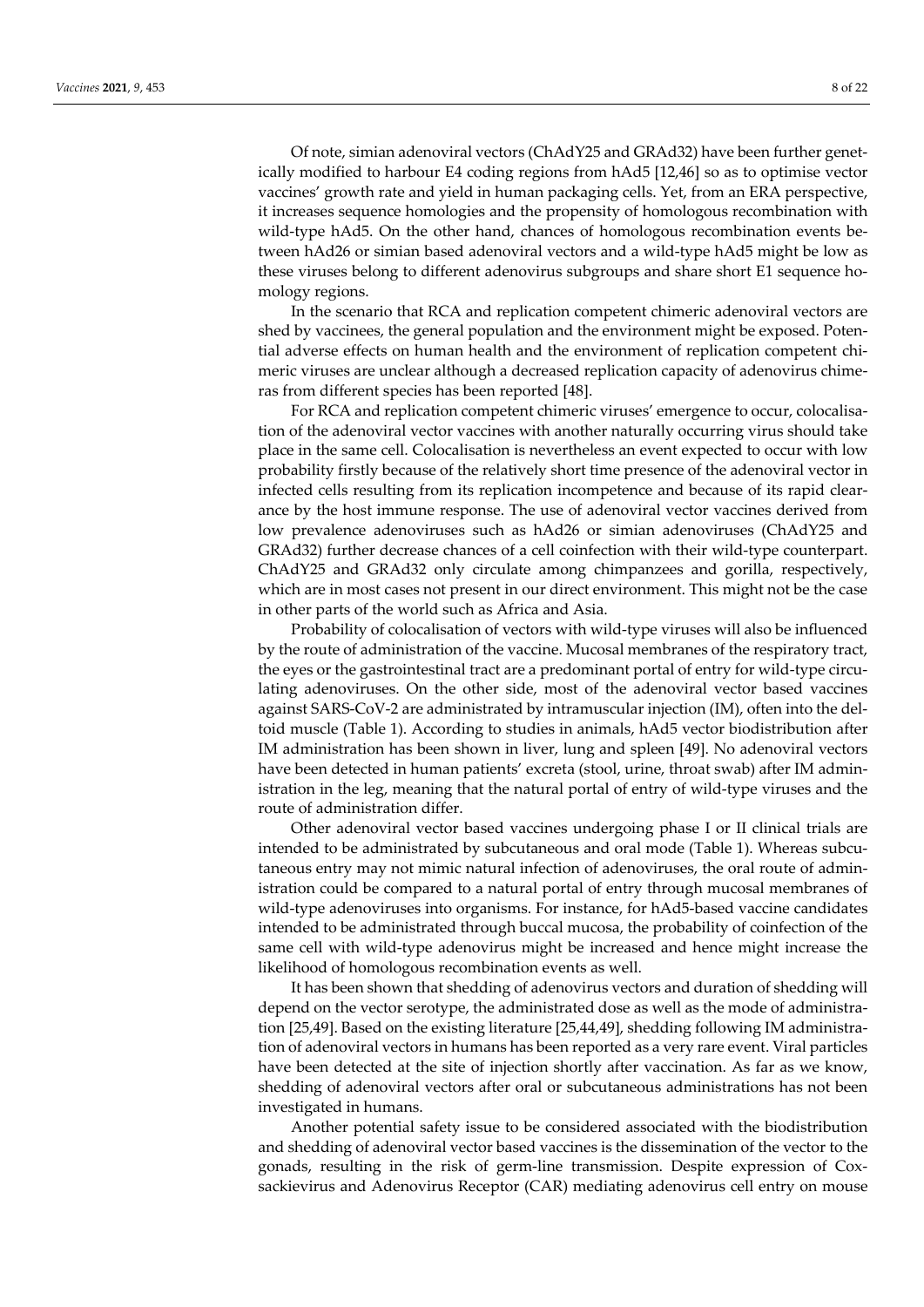germ cells, studies on systemic administration of hAd5 vectors [50], and testicular spermatids and epididymal sperm analysis did not show any evidence for infection. The same results were observed when inoculating mouse ovaries and oocytes directly with hAd5 vectors.

Overall, data currently available on tropism and biodistribution, potential for recombination and shedding show that the SARS-CoV-2 vaccine candidates based on adenoviral vectors listed in Table 1 have a good safety profile in regard to their potential risks for human health and the environment. It should also be noted that other vaccines based on adenoviral vectors derived from different simian or human adenovirus have already been tested in several clinical studies without ERA-related concerns having been notified. Specific attention should be given to the adenoviral vector based vaccines against SARS-CoV-2 administered by oral or subcutaneous mode since the proposed route of administration might increase the probability of vector shedding or coinfection of a same cell with vaccine and a naturally occurring adenovirus. From the ERA viewpoint, it would be interesting to monitor RCA emergence in the ongoing clinical trials with these vaccine candidates in humans, and to conduct shedding studies as part of clinical development plan.

## 3.1.2. Modified Vaccinia Virus Ankara (MVA) Vectors

Modified Vaccinia Virus Ankara (MVA) viral vectors, which are derived from an orthopoxvirus strain developed in the 1970s as a vaccine against smallpox, are another type of replication deficient recombinant vectors widely tested for vaccination or gene therapy applications. As opposed to the adenoviral vectors described above, MVA remains localised in the cytoplasm [51] thereby alleviating concerns associated with integration in the host genome [52]. Interestingly, an increasing number of applications include the use of adenoviral vector constructs as prime vaccine in combination with MVA derived viral vectors to circumvent a boost of neutralising antibodies against the viral backbone. Building on the good safety and immunogenic profile demonstrated through various clinical studies including infants and immunocompromised patients, MVA viral vectors are understandably seen as a promising vector vaccine platform against infectious diseases [53– 55]. More recently, a recombinant MVA expressing the S protein of the Middle East respiratory syndrome coronavirus (MERS-CoV), a close relative to SARS-CoV-2, revealed safety and immunogenicity in a first-in-human phase I clinical study [56] and a viral vector vaccine named MVA-SARS-2-S is currently being investigated in a phase I clinical trial [30]. Another vaccine candidate based on a fully synthetic form of MVA (sMVA) is currently tested in a phase I clinical trial [57]. The vaccine platform based on sMVA has been developed to rapidly produce sMVA vectors and to concomitantly combine two antigen sequences in a single MVA vector [15]. This recombinant sMVA vaccine candidate expresses SARS-CoV-2 S protein and N protein [57]. The recombinant MVA vectors generated from chemically synthesised DNA have the same characteristics in vitro and in vivo as compared with those of wild-type MVA in mice [15].

Several features of recombinant MVA vectors from an environmental risk perspective have already been reviewed [58,59]. Issues of particular importance during the ERA of MVA vectors are the homogeneity and genetic stability of the recombinant MVA vector and the potential for recombination and reconversion to the wild-type.

Information regarding the homogeneity of the MVA strain is important in order to exclude the presence of replication competent MVA particles. MVA-SARS-2-S has been developed using the MVA platform technology based on the MVA strain "F6 from Ludwig Maximilians-Universitat (LMU) München", for which clonal genetic homogeneity has been confirmed by analysis of viral DNA [60]. Moreover, genetic identity and the in vivo genetic stability of the recombinant MVA-SARS-2-S was confirmed during the preclinical study [14].

Regarding recombination and reconversion to the wild-type, it should be noted that MVA is a highly attenuated orthopoxvirus adapted to avian cells, which has lost its ability to replicate in mammalian hosts. The attenuation of MVA is based on 570 serial passages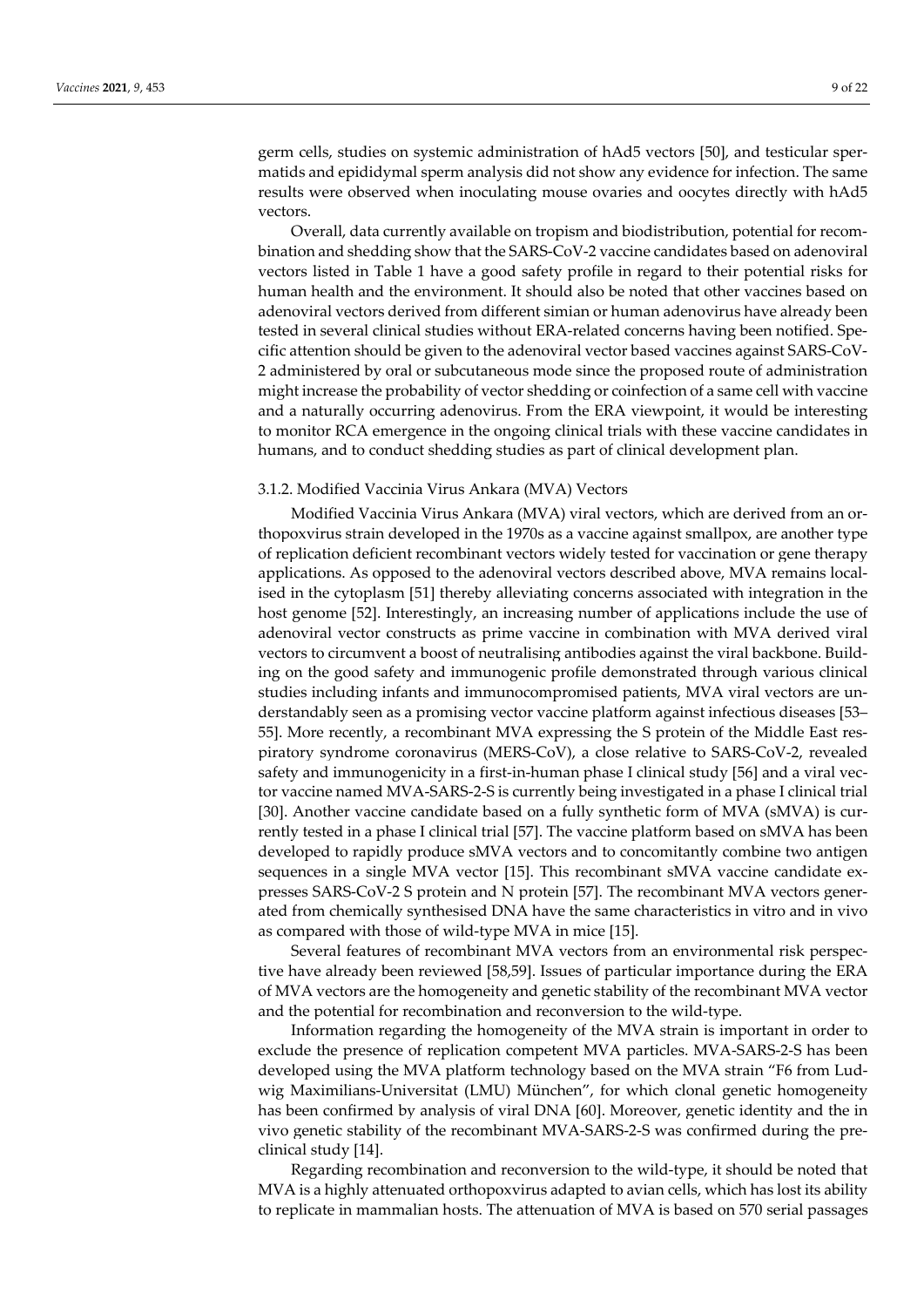in primary chicken embryo fibroblasts (CEFs), resulting in a genomic loss of approximatively 15% compared to the parental Chorioallantoic vaccinia Ankara (CVA) virus strain and reducing not only its virulence and pathogenesis [58,60] but also the risk for reconversion to the wild type. However, it has been suggested that some of the disrupted or deleted genes could be rescued by recombination in case of coinfection of a MVA-based vaccine and a naturally occurring orthopoxvirus (OPV) [61]. Such an event, however, is considered very unlikely because there are no known human poxviruses [58].

Preclinical studies in BALB/C mice with MVA-SARS-2-S, which harbours the sequences for the full-length S protein of SARS CoV-2, revealed no toxicity concerns upon IM injection of the construct [14]. Other data relevant to the ERA such as biodistribution and shedding of MVA-SARS-2-S are currently missing. However, information on the biodistribution of the same vector expressing S protein from MERS-Co-V reveals that the viral DNA remained restricted to the parental site and in draining lymph nodes after IM administration in mice. MVA DNA was not found in other peripheral organs, with the exception of very low numbers of copies detected in single samples and was not found in secretions (urine and faeces) [62]. A particular feature associated with poxviruses in terms of potential dissemination and hence exposure pathway for human population and the environment involves the formation of skin pock lesions. In this regard, the inoculation of MVA-SARS-2-S via IM route minimises or even abolishes the development of skin pock lesions on the administration site, thereby reducing the risk of dissemination via the site of administration [58].

Overall, while MVA shows high environmental stability and high resistance to desiccation, as for all poxviruses, the environmental impact during unintended environmental exposure might be limited because MVA is not able to replicate in mammalian host, vaccinia virus has no natural reservoir [63] and recombination events in human hosts are unlikely as no poxviruses circulate among humans.

### 3.1.3. Recombinant Influenza Virus Vectors

Though less commonly investigated compared to the viral vectors addressed above, the ability of influenza to carry exogenous viral sequences of other viruses make this backbone another attractive option for developing viral vectored vaccines against influenza strains or other viral diseases of interest such as COVID-19. Influenza viruses are members of the *Orthomyxoviridae* family of segmented, negative sense single-stranded RNA viruses and are mostly subdivided on the basis of the antigenic nature of their membrane-bound surface glycoproteins, haemagglutinin (HA) and neuraminidase (NA).

Several influenza-based vaccines against COVID-19 are currently being investigated for intranasal application, with DelNS1-2019-nCoV-RBD-OPT1 as the only one currently in clinical phase [16,17] (Table 1). DelNS1-2019-nCoV-RBD-OPT1 is a live attenuated influenza virus due to the deletion of the nonstructural protein 1 (NS1), a key virulence element with multifunctional roles in virus replication and a potent antagonist of host immune response [16,17] through regulating the splicing of the M gene in M2 [64]. Though limited information is currently available, it is clear that CoroFlu, another influenza vector currently tested in preclinical studies, is derived from a self-limiting version of the influenza virus, so called M2SR, which is restricted to one single round of infection as a result of a deletion of a portion of the M2 gene [65]. These attenuated vectors are produced using cell-cultures which harbour sequences that can complement the reduced replication profile. Of note, this cell-culture based manufacturing process, as opposed to the egg-based manufacturing of common influenza vaccines, offers some interesting prospects because egg-allergies to the flu vaccine for human use as well as concerns with manufacturing shortage in case of avian influenza pandemics are alleviated.

Different clinical trials involving intranasal administration and encompassing hundreds of subjects have shown the backbone to be safe and well tolerated [66]. The intranasal mode of administration is considered to mimic a natural route of infection and is therefore thought to possibly trigger a higher immunogenicity as compared to less natural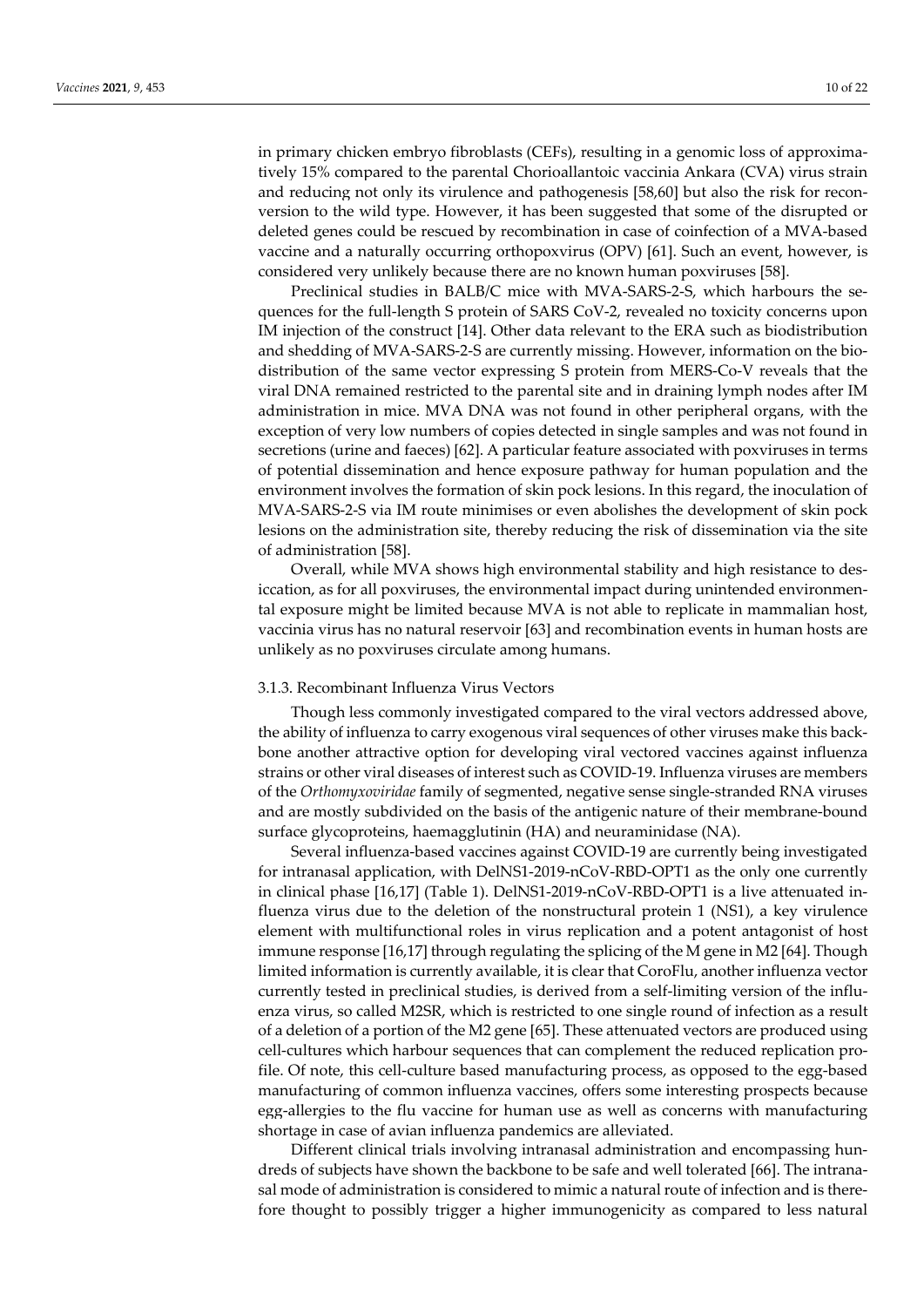routes such as intramuscular injection. From a vaccine safety perspective, and similar to adenoviral vectored vectors, it is noticed that influenza-based vectors are likely to induce an immune response against backbone associated antigens, such as the hemagglutinin protein.

No shedding data of the influenza viral vectored COVID-19 vaccine candidates are available yet, but at least transient local shedding is to be expected. Although influenza is not remarkably persistent outside the host or resistant to disinfectants or physical inactivation (it can be rapidly inactivated by heating at 56 °C or with commonly used disinfectants), it can remain infectious for days in humid conditions. Transmission, in addition to droplets, occurs predominantly via contact of the mucous membranes.

An important aspect to be considered from an ERA point of view with viral vectors derived from influenza virus are possible reassortment events between circulating wildtype strains and the used vaccine strain. This particularly holds true when the vaccine is administered by a naturally occurring portal of entry of influenza viruses. Intranasal administration of the vaccine candidates is likely to increase the propensity of coinfection in the same cell with a complementing virus. Should reassortment occur, it needs to be assessed whether the resulting reassorted vaccine candidates confer adverse effects which could be of more, the same or less concern compared to the circulating strains [67].

The M2SR and DelNS1 backbones have been shown to be genetically stable over multiple passages and reversion to virulence has not been reported to date [68,69]. However, it is unclear whether experiments on coculturing with other influenza viruses have been conducted. As the vaccines are nonreplicative in humans, the probability to reassort with replicative influenza virus is limited within the decay period (of days) of the vaccine. On the other hand, some in vitro studies indicate that blocking the M2 gene alone is not effective enough to prevent replication [67,70]. Hence, more data are needed to better understand the likelihood of exchange of genetic material with or the complementation by coinfecting wild-type influenza strains. Considering that Influenza A virus can remain infective for days in humid conditions, and has many permissive hosts, such as wild birds and mammals (pigs, horses, seals, cats, ferrets, minks), a precautionary approach is justified when implementing risk management measures.

#### *3.2. Replication Competent Viral Vectors*

## 3.2.1. Live-Attenuated Measles Virus Vector

Unlike all of the viral vectors described above, measles virus vectors are replicating recombinant viral vectors derived from the live attenuated measles Schwarz strain (MV-Schwarz). Building on the common endeavour of viral vector technology to express heterologous viral antigens, MV-Schwartz based vectors stably express large, heterologous antigen-coding sequences up to 6 kb long sentence [71,72].

The measles vaccine is a live-attenuated negative-stranded RNA virus, which induces life-long protective immunity after a single injection and has dramatically reduced childhood mortality from measles by 90% since its introduction. Given its proven safety record, with millions of vaccine doses safely administrated over more than 50 years of use [73], it is understandable that it has also been explored as a viral vector for a measles virusderived COVID-19 vaccine candidate, in this case V591, that carries the sequences encoding for SARS-CoV-2 S protein and entered phase I clinical trial [18] (Table 1).

Environmental risks related to the use of recombinant measles vectors as vaccines have been reviewed [74]. Data that can inform on ERA of this viral vector have been obtained throughout the numerous recombinant measles vaccines developed against several viral pathogens including coronaviruses SARS-CoV [75,76] and MERS-CoV [77,78] that have so far been generated and tested in animal models [79]. Moreover, recombinant attenuated MV Schwarz strains are currently being tested in several clinical trials as vaccine against HIV [80], Chikungunya [81] and Zika virus [82]. The vaccine candidate for prevention of Chikungunya virus, the most advanced vaccine candidate in development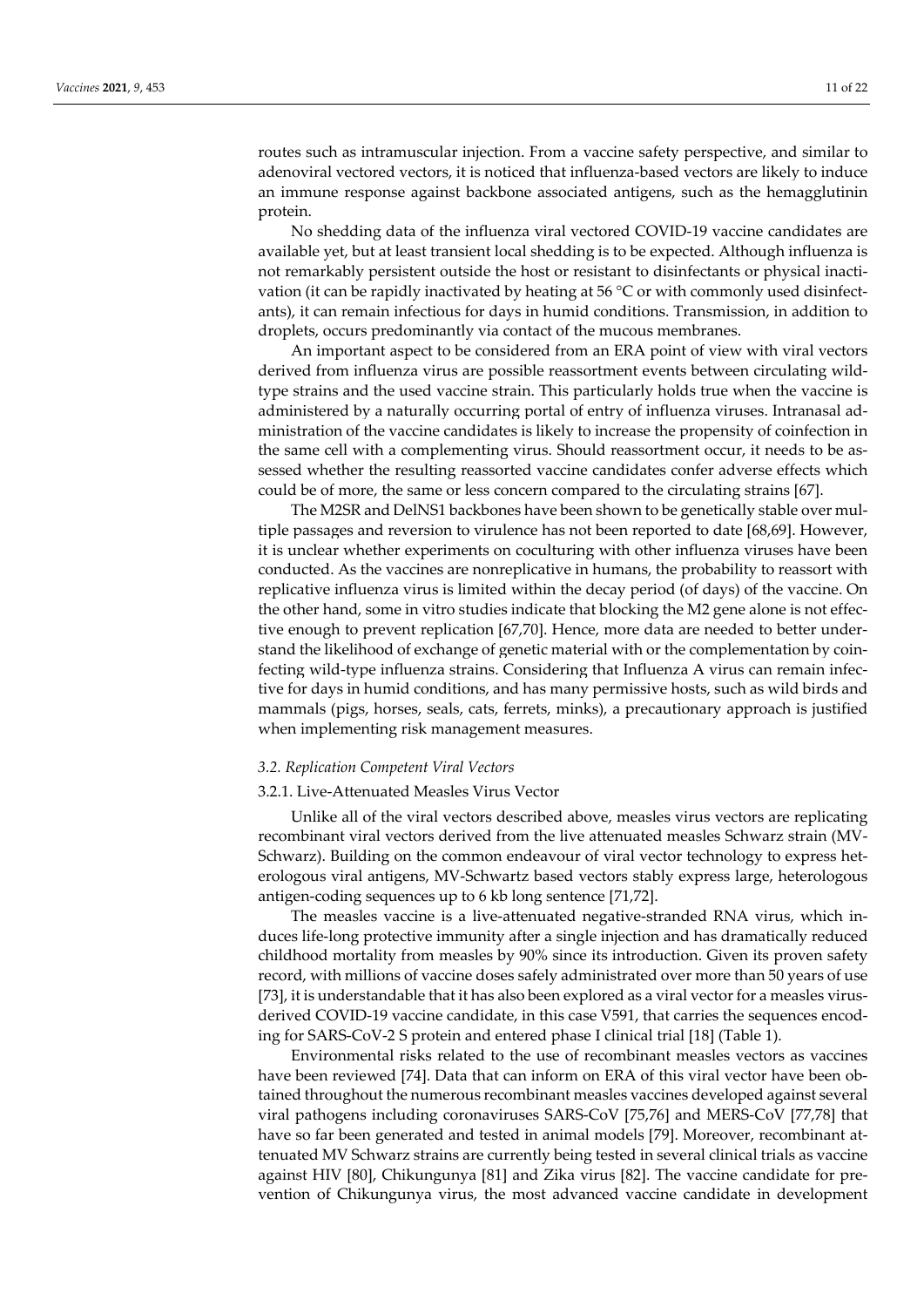[81,83], has been evaluated in several phase I and phase II trials and was consistently found to be safe and well tolerated.

Data point to the remarkably stability of the MV genome as compared to other RNA viruses such as influenza and HIV. MV vaccine strains are characterised by relative high genetic stability even after prolonged replication in the human host [84]. This finding seems to corroborate with the observation that reversion to pathogenicity of measles vaccine strains and subsequent transmission to other individuals have not been reported to date [73,74].

The MV genome also exhibits interesting features with respect to the likelihood of recombination. The only known reservoir of MV is human [85,86]. Even if non-human primates can be infected, the overall population is estimated to be too low to maintain transmission [87]. No recombinant viruses have been isolated from natural infections and there has been no conclusive evidence to date of any genetic recombination events between MV vaccine strains and wild-type strains in humans coinfected with both viruses [88], thereby corroborating the position that recombination does not occur in paramyxoviruses. Consequently, the risk of recombination between V591 and wild-type MV is considered negligible.

Furthermore, revaccination of individuals already immunised with MV vectored vaccines have been shown to result in a boost of anti-MV antibodies, indicating that the live vaccine still can replicate despite pre-existing immunity [89–91].

MV-based vaccine candidates for Zika, Lassa, Dengue and Chikungunya are well tolerated, and no signs of systemic toxicity were noted. None of the heterologous antigens inserted into the measles vector changed the toxicity profile, biodistribution, shedding behaviour or tropism. Biodistribution of MV-based vaccines were similar to that of the parental MV-Schwarz vaccine strain.

Shedding of MV-CHIK was assessed using real-time PCR in urine and saliva samples from a subset of participants during the clinical study and MV-CHIK RNA was not detected in any of the samples analysed [83].

When addressing the possible consequences of individuals other than the vaccinees upon exposure to viral particles shed by the vaccinees, one should consider that most individuals in industrialised countries are immune to the wild-type measles virus as a result of natural infection or vaccination. This means that, should exposure occur, the immune response of most people would rapidly clear the measles vector construct, therefore greatly reducing the probability of dissemination by shedding. Moreover, the measles virus is not stable in the environment, retaining its infectivity for less than 2 h on surfaces or objects [92].

Results of phase a I clinical study showed that the vaccine candidate V591 was safe. However, the immune response was inferior to those seen following natural infection and those reported for other SARS-CoV-2 vaccine candidates [93]. The development of V591 has therefore been stopped.

### 3.2.2. Vesicular Stomatitis Virus (VSV)-Vectors

Vesicular stomatitis virus (VSV)-based vectors are replicating viral vectors derived from a vector-borne virus which has several animal hosts and therefore exhibit some other relevant features from an environmental risk point of view [94]. VSV is a single-stranded negative sense RNA virus, belonging to the family *Rhabdoviridae*, genus *Vesiculovirus* and has eight main serotypes, of which serotype VSV-Indiana (VSV-I) and New Jersey (VSV-NJ) have been used as a vector backbone for the development of viral vectors. VSV replicates within the cytoplasm of infected cells and does not integrate into the cellular genome.

The life cycle of VSV involves sandflies and rodent reservoirs. VSV-NJ and VSV-I can be transmitted between livestock by direct contact, likely including droplet spread and fomites, as well as mechanically by non-biting houseflies and face flies [95,96]. Mechanical transmission by flies and animal-to-animal or animal-to-human transmission may occur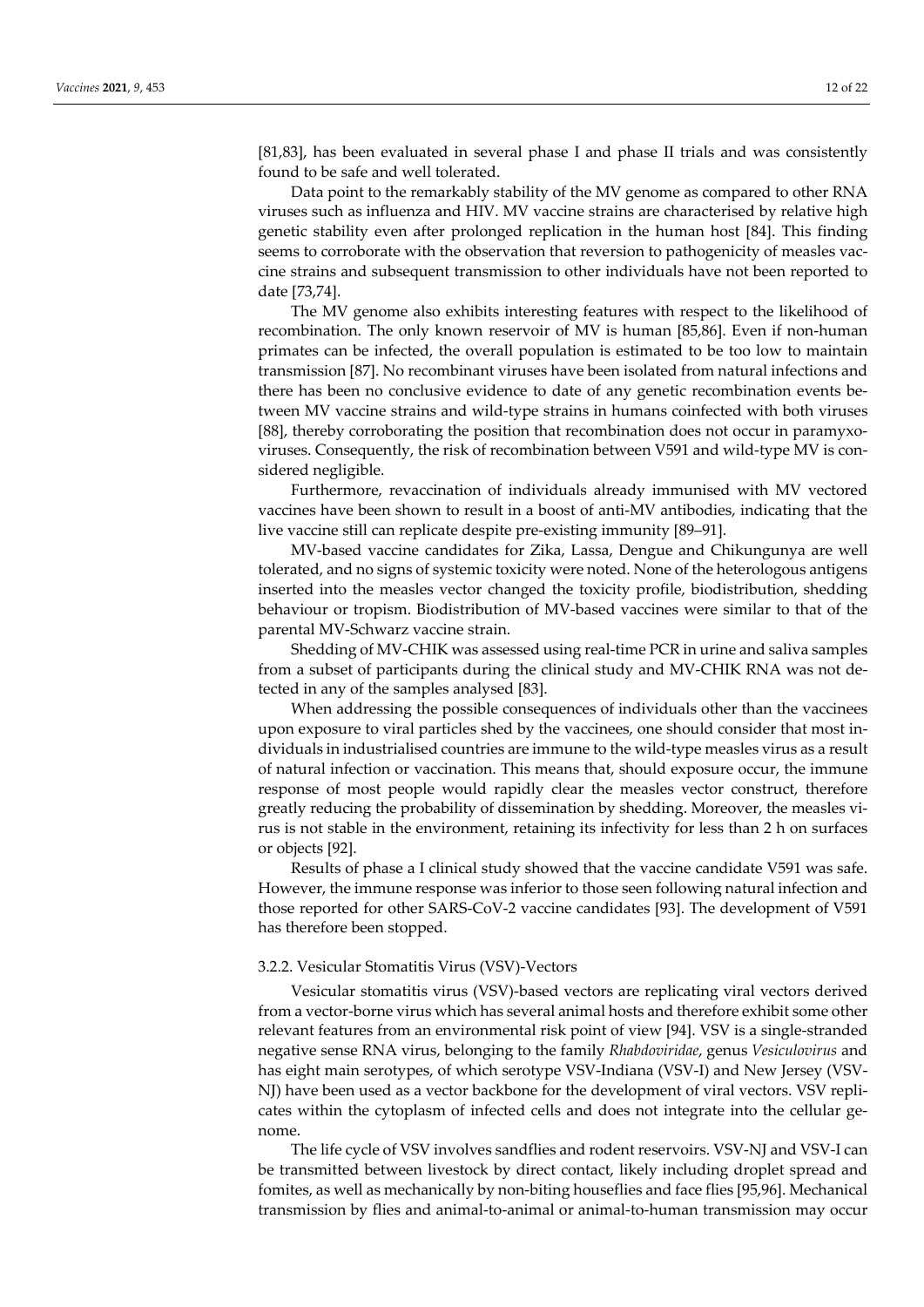through direct contact with vesicular lesions. Infection of humans with wild-type VSV (wt-VSV) can cause an influenza-like disease, usually without vesicle formation [95,97,98], but no documented evidence exists for human-to-human transmission or human-to-animal transmission of VSV [99].

VSV-related disease is significant in pigs, cattle, and horses and is predominantly reported in America [95,98,100–102]. Although causing crusting and vesiculation of the mucous membranes and skin and leading to significant economic losses to livestock farmers, VSV has been removed from the list by the World Organisation for Animal Health (OIE) as a reportable animal disease [103] because of the mild, self-limiting nature of the disease and unlikely international spread through trade of animals. Wild-type-VSV has also been reported to circulate in bats. Upon experimental infection with VSV-NJ or VSV-I, viremia has been demonstrated in deer mice (*Peromyscus maniculatus*), laboratory mice (*Mus musculus*), spiny rats (*Proechimys semispinosus*), and Syrian hamsters (*Mesocricetus auratus*).

VSV is remarkably resistant to extreme pH values in particular in the alkaline range but can be rapidly inactivated by heating at 55  $\degree$ C or higher. The virus is highly sensitive to inactivation by commonly used disinfectants such as aldehydes, alcohols, and detergents.

The relatively low prevalence of immunity to the vector, its nonintegrating properties and the capacity for large payload render VSV as an attractive vector-platform. The approach in developing VSV vectors consists in deleting (part of) the sequence encoding for the natural occurring envelope protein responsible for attachment to cells, VSV G, and to replace it with sequences encoding one or more heterologous envelope proteins able to reconstitute the attachment, fusion and budding function.

HIV-1, hantaviruses, filoviruses, arenaviruses, and influenza viruses are pathogens for which VSV-vectored vaccines are in preclinical development [104–108] while other VSV-based vaccines against emerging RNA viruses are already in clinical use [109].

Noteworthy, rVSVΔG-ZEBOV-GP, a VSV-Ebola licensed human vaccine in which the VSV G gene has been replaced by the filovirus GP gene, is the first VSV-vectored vaccine for which a full ERA has been conducted as per EU regulatory requirements for the marketing authorisation of medicinal products containing or consisting of genetically modified organisms [4,110].

Building on the experience achieved with VSV-eGFP-SARSCoV-2, which displays S protein on its virion surface and serves as a SARS-CoV-2 surrogate in neutralisation assays [29], the potential of VSV-vectored vaccines against COVID-19 disease has been supported by data showing immunogenicity and in vivo efficacy of VSV-eGFP-SARS-CoV-2 upon intranasal route of administration in a mouse model of SARS-CoV-2 pathogenesis [111]. At the time of writing two VSV-vectored COVID-19 vaccines have entered clinical development [19,20] (Table 1).

Importantly, and unlike most other COVID-19 vaccines, VSV-vectored COVID-19 vaccines express the S protein on the surface of the virion. For virions expressing surface -exposed heterologous proteins playing a role in cell attachment, the collection of specific data on tropism, biodistribution and shedding properties becomes key to a good understanding of their in vivo behaviour. This is particularly true for replicating viral vectors so as to anticipate any potential adverse effects on human population and the environment upon release into the environment.

Of note, tropism and biodistribution properties of rVSVΔG-ZEBOV-GP do not feature exactly the same profile as its parental virus. rVSV-ZEBOV virus (and other rVSVfiloviruses) fails to replicate in Jurkat cells which are susceptible to wt-VSV but not to Ebola virus. On the other hand, the rVSVΔG-ZEBOV-GP was found to infect keratinocytes in humans, a feature of wt-VSV. These findings indicate that even with a foreign envelope protein, the rVSVΔG-ZEBOV-GP virus shares tropism with the wt-VSV [106,108,112]. Neurovirulence of rVSVΔG-ZEBOV-GP vaccine is markedly attenuated compared to wt-VSV [97,113,114]. However, when inoculated by the intracerebral route, the rVSVΔG-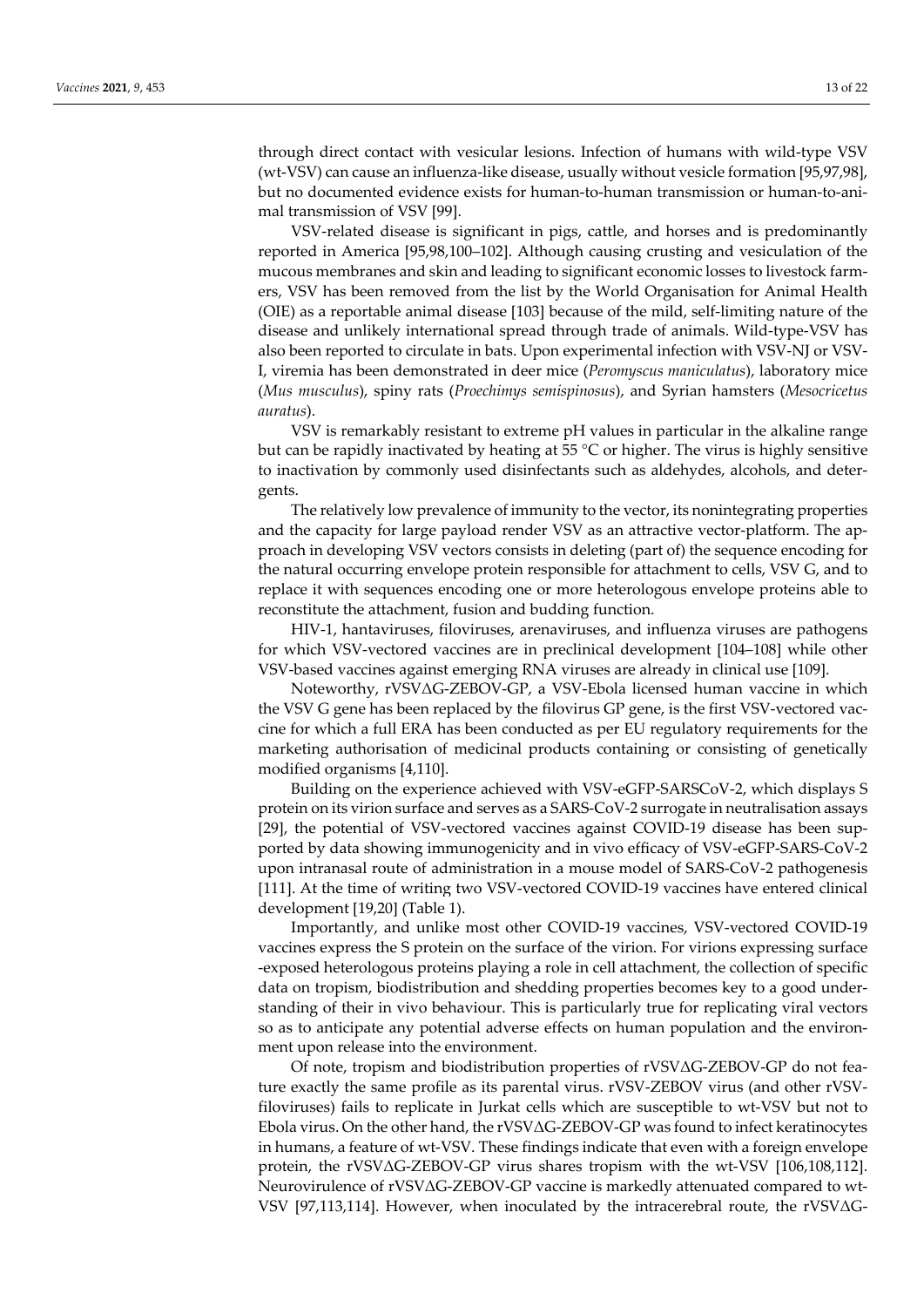ZEBOV-GP vaccine is virulent only for newborn mice, while no clinical signs or significant histopathological lesions were observed in non-human primates inoculated by the intrathalamic route [97,106,108,112,115–117]. The latter shows that a better understanding of tropism and biodistribution patterns is crucial, particularly in animal models that may give a better predictability towards clinical translation.

No shedding data has yet been reported for VSV-vectored COVID-19 vaccines. Shedding data obtained from nonclinical studies in larger animals like non-human primates may be informative. However, due to the inherent limitation associated with animal models (e.g., difference in virus clearance), the absence of viral shedding in animal studies does not allow to conclude on absence of viral shedding in humans or cannot be used to waive the collection of shedding data in humans. For this reason, and unless shedding data are obtained, the possibility of person-to-person transmission should be considered in an ERA. On the basis of the biodistribution profile of VSV-vectored COVID-19 vaccine in large animals, the collection of saliva, urine and stool samples from clinical trial participants could be considered to investigate the presence of viral particles in these samples and to assess the likelihood of transmission to nonvaccinated individuals.

The route of administration of the vaccine should also be considered in light of a potential effect on biodistribution and shedding properties. While both VSV-vectored COVID-19 vaccine candidates currently under investigation are administered intramuscularly, an oral or intranasal VSV-vectored vaccine could be an effective immunisation strategy against SARS-CoV-2, as supported by the findings obtained with VSV-vectored mucosal vaccines against MERS-CoV [118]. Referring to considerations on the likelihood of coinfection with other wild-type viruses mentioned in previous sections, the likelihood of recombination, with other negative sense RNA viruses upon oral or intranasal administration of vaccine warrants careful consideration.

VSV-vectored COVID-19 vaccines have a single stranded RNA genome and replicate within the cytoplasm and recombination events with wt-VSV or coinfecting negative sense RNA-viruses cannot be excluded [119]. On the other hand, an assessment of the likelihood of recombination events with wt-VSV should also consider the geographic distribution of wt-VSV.

Along with collecting biodistribution and shedding data, consideration should also be given to the replication competence and viremia levels. Given that VSV is a vector-born virus, the likelihood that an insect may transmit the viral vector to another individual or animal upon a blood meal from an immunised person should be assessed. However, if replication capacity and detected viremia levels are comparable to levels obtained with rVSVDG-ZEBOV-GP, it may provide a justification to waive the collection of data obtained in relevant insect lines as conducted in the context of the ERA of rVSVDG-ZEBOV-GP [96].

As a conclusion, as long as data on biodistribution, shedding and viremia levels are not completed, due consideration is to be given to measures aiming at minimising contact of trial participants with immunocompromised individuals, vulnerable persons or persons who are at increased risk of severe COVID-19 disease. Regarding the risk for animals, and if shedding data is lacking, human-to-animal transmission can also not be excluded. Risk mitigation measures could be implemented such as exclusion criteria for participants who are likely to have contact with animals, in particular with cats, dogs, minks, pigs, horses or cattle.

### **4. Discussion**

The current COVID-19 public health emergency context has further emphasised the importance of preparedness by the development of novel vaccines. Accelerated data assessment, while keeping high standards for evidence-based demonstration of safety, efficacy and quality, remains key in this process. Moreover, as SARS-CoV-2 variants continue to be identified and their virulence, infectiousness, transmissibility and ability to escape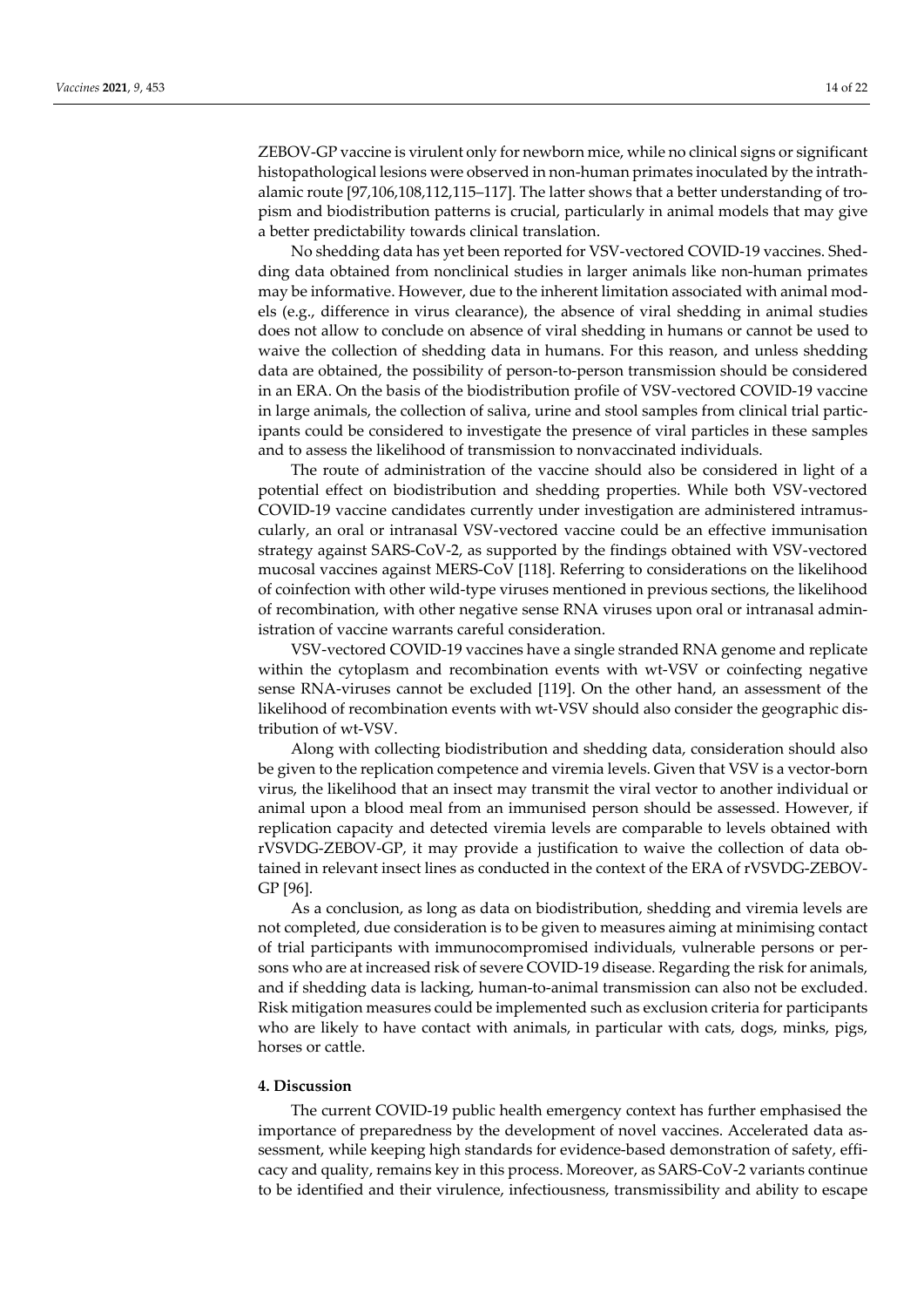vaccine-associated protection remains to be determined, there might be a need to regularly update current COVID-19 vaccines to emerging variants. Most SARS-CoV-2 variants of concern emerged in the fall of 2020 with most notably the United Kingdom variant B.1.1.7, the South Africa variant B.1.351 and the Brazil variant P.1 [120]. From an ERA point of view, this raises the question to which extent data obtained from vaccine candidates that are in a more advanced phase of development could be extrapolated to support the ERA of novel vaccines against SARS-CoV-2 or its variant strains using the same viral vector platform. For example, data on biodistribution and shedding profiles obtained with constructs using a replication-incompetent viral vector in which the transgene is not altering the vector capsid could be considered sufficient to inform the ERA of novel constructs using the same viral backbone in terms of biodistribution profile, shedding profile and capacity to be transmitted to non-vaccinees or the environment.

The accelerated data assessment associated with the use of viral vector platform technology could be a means to address the need for preparedness when pandemics or public health emergencies of international concern emerge. This need has been identified not only by vaccine developers but is also supported by health authorities and organisations. As the collection of data for the ERA are often perceived as cumbersome by vaccine developers, and considering the context of the SARS-CoV-2 pandemic, the European Union (EU) adopted a regulation providing for a temporary derogation from European legislation on GMOs [121] with a twofold objective: (i) to support the development of safe and effective medicinal products for the treatment or prevention of COVID-19 by facilitating the possibility to conduct clinical trials on medicinal products containing or consisting of GMOs as soon as possible (ii) to ensure rapid availability of COVID-19 vaccines and treatments in case of emergency. This means that the conduct of clinical trials is temporarily exempted from an ERA. This regulation is temporary and shall apply as long as the World Health Organization (WHO) classifies COVID-19 as a pandemic or as long as an implementing decision is applicable by which the European Commission recognises a situation of public health emergency due to COVID-19.

As outlined in this paper, the ERA is both a case-by-case and a weight of evidence approach. It cannot be excluded that for some COVID-19 clinical trials, which are exempted from GMO legislation as per Regulation 2020/1043, uncertainties may remain with respect to potentially altered biodistribution, shedding, genetic stability and transmissibility of the recombinant viral vector upon insertion of another transgene. This is particularly true when the transgene is expressed on the surface of the viral particle, hence refraining from the possibility to extrapolate data from one construct to another. Moreover, ERA data may not have been collected yet for less well-studied viral vectors or, if ERA data are available, they may not be extrapolatable due to an altered and preferred mode of administration for the vaccine candidate to be investigated. In this context, and because remaining uncertainties with respect to the risk assessment can be handled by the implementation of risk management measures, it should be noted that Regulation 2020/1043 specifies that sponsors shall implement appropriate measures to minimise foreseeable negative environmental impacts resulting from the intended or unintended release of the investigational medicinal product into the environment.

Currently, the collection and assessment of data in the context of vaccine development is mainly triggered by dataset requirements that support safety, quality and efficacy assessment of the medicinal product and focus on the health safety aspect of the patient or the vaccinee themselves. However, a proper assessment of environmental safety aspects related to personnel handling the vaccine (occupational exposure), close contacts of the vaccinees and the environment (including animals, plants and micro-organisms) necessitates the collection of data on shedding, the person-to-person or person-to-animal transmissibility of the vaccine or its capacity to exchange genetic information with circulating viruses. The collection of such data is barely addressed in early phases of the vaccine development notwithstanding this data are crucial for the ERA of the vaccine candidate. It would therefore be beneficial to collect such experimental data as early as possible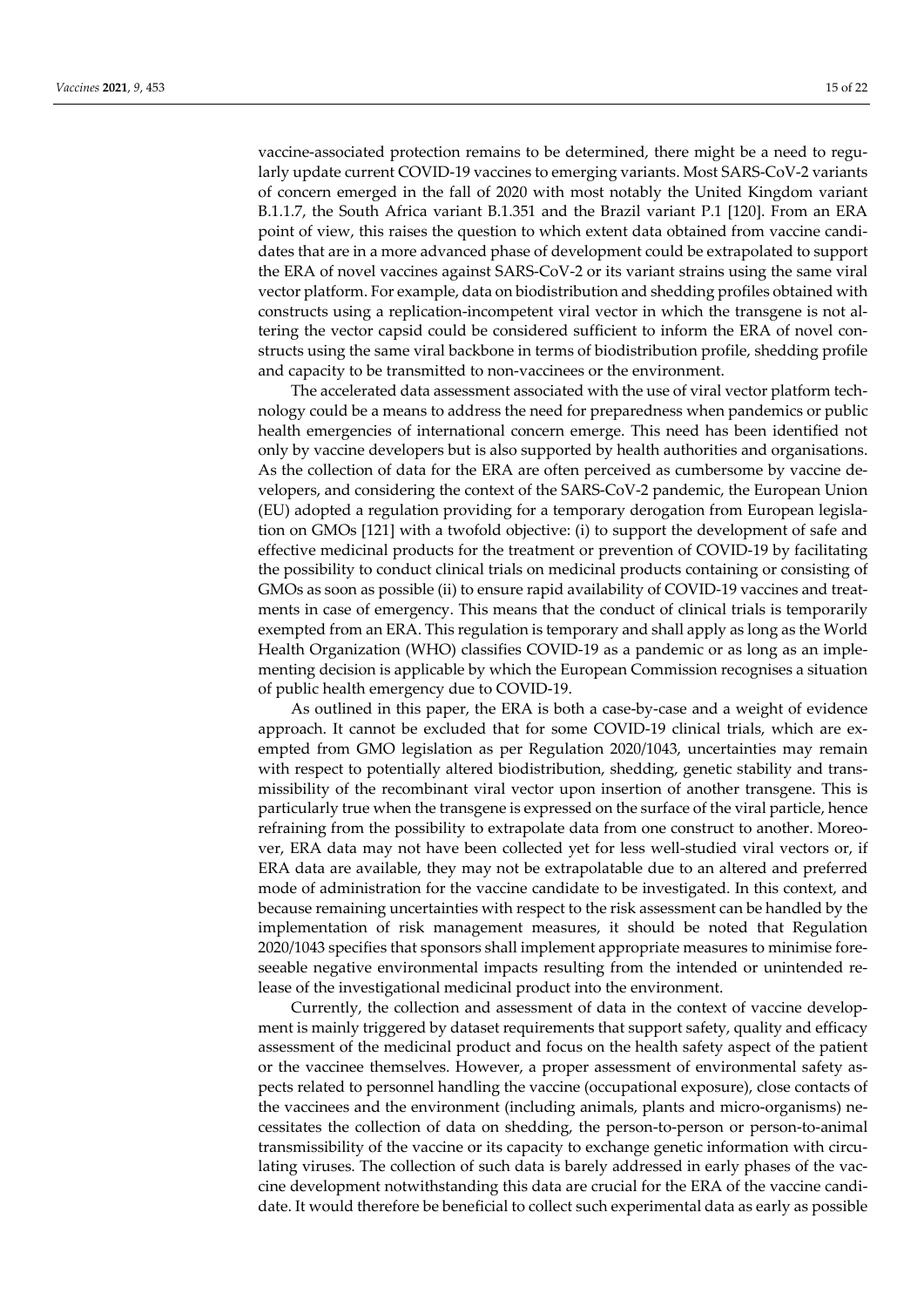in the preclinical and clinical developmental plan of the vaccine. Not only could this data better inform the ERA associated to the use of the candidate-vaccine, but it could also greatly facilitate the assessment at the time of marketing application whenever public health emergencies are emerging and poses time challenges for gathering experimental data.

# **5. Conclusions**

Several viral vectors described in this article have been investigated for many years in the light of the development of vaccines. With the advent of the current pandemic, it becomes clear that these efforts have culminated in the rapid development of COVID-19 vaccine candidates. Along with the numerous studies focusing on the safety of the vaccine for the vaccinee, the quality and/or the efficacy, an adequate evaluation of data from an ERA point of view is of importance. Building on the experience gained with some viral platforms and/or the collection of data for other emerging viral vectors, the case-by-case principle as embedded in the ERA methodology and illustrated in this article should provide a solid basis to guarantee a scientifically sound, adequate and proportionate approach.

**Author Contributions:** Conceptualization; writing – original draft preparation; writing—review and editing, A.B., A.L., N.W., K.P. All authors have read and agreed to the published version of the manuscript.

**Funding:** This work received support from the Brussels-Capital Region (IBGE-BIM), the Flemish Region (LNE), and Wallonia (DGARNE).

**Institutional Review Board Statement:** Not applicable.

**Informed Consent Statement:** Not applicable.

**Data Availability Statement:** Data sharing not applicable.

**Acknowledgments:** The authors thank Didier Breyer, Fanny Coppens and Emilie Descamps (Sciensano) for their helpful contribution to this manuscript.

**Conflicts of Interest:** The authors declare no conflict of interest.

## **References**

- 1. WHO Coronavirus Disease (COVID-19) Dashboard. Available online: https://covid19.who.int/ (accessed on 18 March 2021).
- 2. Hodgson, S.H.; Mansatta, K.; Mallett, G.; Harris, V.; Emary, K.R.W.; Pollard, A.J. What defines an efficacious COVID-19 vaccine? A review of the challenges assessing the clinical efficacy of vaccines against SARS-CoV-2. *Lancet Infect. Dis.* **2021**, *21*, e26–35, doi: https://doi.org/10.1016/S1473-3099(20)30773-8
- 3. Directive 2001/20/CE of the European Parliament and of the Council of 4 April 2001 on the approximation of the laws, regulations and administrative provisions of the Member States relating to the implementation of good clinical practices in the conduct of clinical trials on medicinal products for human use. Off. J. 01.05.2001; L121:34.
- 4. Regulation (EC) N° 726/2004 of the European Parliament and of the Council of 31 March 2004 laying down Community procedures for the authorization and supervision of medicinal products for human and veterinary use and establishing a European Medicines Agency. Off. J. 30.04.2004; L136:1.
- 5. Directive 2001/18/EC of the European parliament and of the Council of 12 March on the deliberate release into the environment of genetically modified organisms and repealing Council Directive 90/220/EEC. Off. J. 17.04.2001; L106:1.
- 6. Zhu, F.-C.; Li, Y.-H.; Guan, X.-H.; Hou, L.-H.; Wang, W.-J.; Li, J.-X.; Wu, S.-P.; Wang, B.-S.; Wang, Z.; Wang, L.; et al., Safety, tolerability, and immunogenicity of a recombinant adenovirus type-5 vectored COVID-19 vaccine: a dose-escalation, open-label, non-randomised, first-in-human trial. *Lancet* **2020**, *395*, 1845–1854, doi: 10.1016/S0140-6736(20)31208-3.
- 7. Zhu, F.-C.; Guan, X.-H.; Li, Y.-H.; Huang, J.-Y.; Jiang, T.; Hou, L.-H.; Li, J.-X.; Yang, B.-F.; Wang, L.; Wang, W.-J.; et al. Immunogenicity and safety of a recombinant adenovirus type-5-vectored COVID-19 vaccine in healthy adults aged 18 years or older: a randomized, double-blind, placebo-controlled, phase 2 trial. *Lancet* **2020**, *396*, 479–488, doi: 10.1016/S0140-6736(20)31605-6.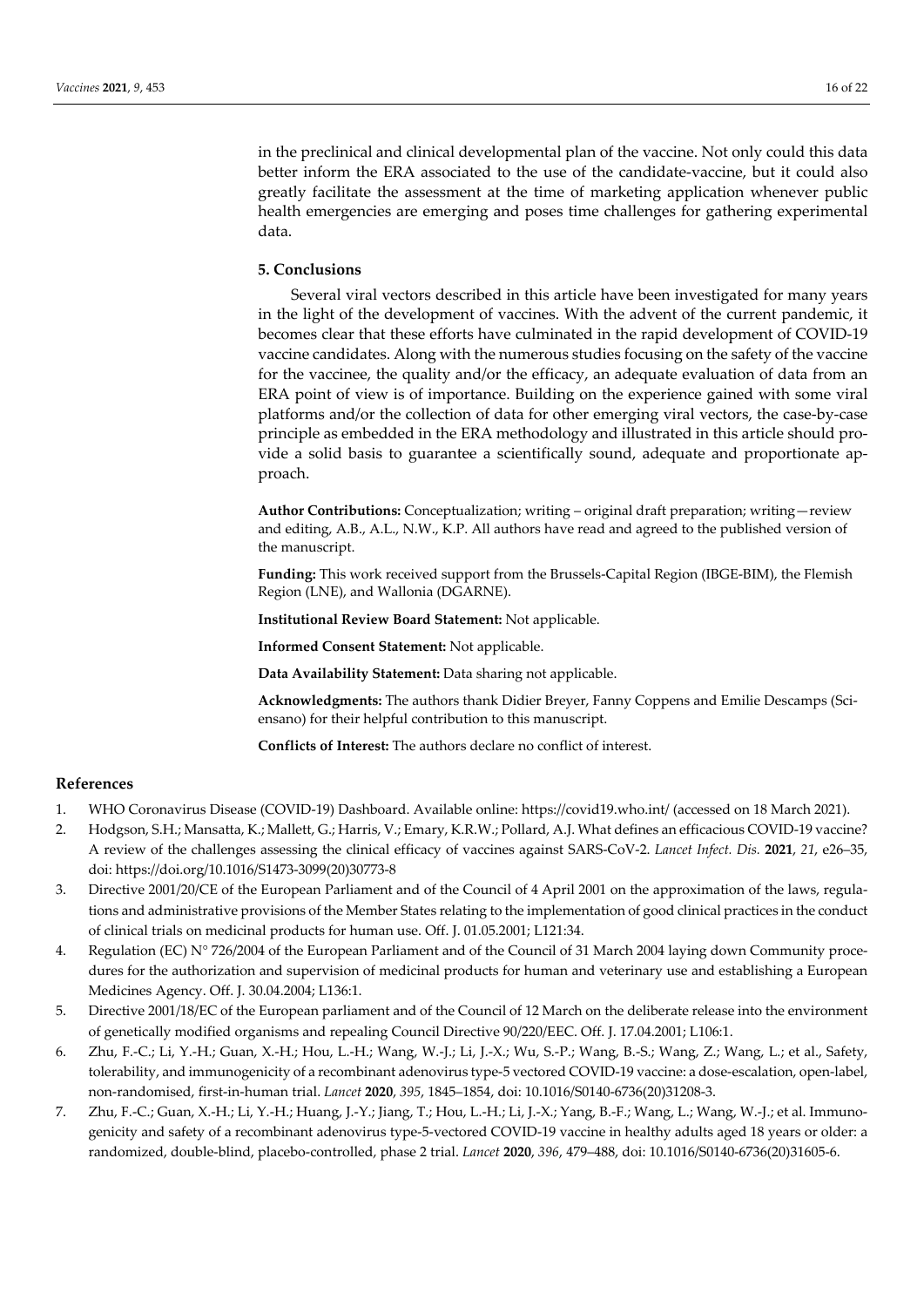- 8. Logunov, D.; Dolzhikova, I.V.; Shcheblyakov, D.V.; Tukhvatulin, A.I.; Zubkova, O.V., Dzharullaeva, A.S.; Kovyrshina, A.V.; Lubenets, N.L.; Grousova, D.M.; Erokhova, A.S.; et al. Safety and efficacy of an rAd26 and rAd5 vector-based heterologous prime-boost COVID-19 vaccine: an interim analysis of a randomized controlled phase 3 trial in Russia. *Lancet* **2021**, 397, 671– 681, doi: 10.1016/S0140-6736(21)00234-8.
- 9. Sadoff, J.; Le Gars, M.; Shukarev, G.; Heerwegh, D.; Truyers, C.; de Groot, A.M.; Stoop, J.; Tete, S.; Van Damme, W.; Leroux-Roels, I.; et al. Interim results of a phase 1-2a trial of Ad26.COV2.S Covid-19 vaccine. *N. Engl. J. Med.* **2021**, doi: 10.1056/NEJMoa2034201
- 10. Folegatti, P.M.; Ewer, K.J.; Aley, P.K.; Angus, B.; Becker, S.; Belij-Rammerstorfer, S.; Bellamy, D.; Bibi, S.; Bittaye, M.; Clutterbuck, E.A.; et al. Safety and immunogenicity of the ChAdOx1 nCoV-19 vaccine against SARS-CoV-2: a preliminary report of a phase 1/2, single-blind, randomised controlled trial. *Lancet* **2020**, *396*, 467–478, doi: 10.1016/S0140-6736(20)31604-4.
- 11. Gabitzsch, E.; Safrit, J.T.; Verma, M.; Rice, A.; Sieling, P.; Zakin, L.; Shin, A.; Morimoto, B.; Adisetiyo, H.; Wong, R.; et al. Complete protection of nasal and lung airways against SARS-CoV-2 challenge by antibody plus Th1 dominant N- and S-specific Tcell responses to subcutaneous prime and thermally-stable oral boost bivalent hAd5 vaccination in an NHP study. *bioRxiv preprint* **2021**, doi: 10.1101/2020.12.08.416297.
- 12. Capone, S.; Raggioli, A.; Gentile, M.; Battella, S.; Lahm, A. ; et al. Immunogenicity of a new gorilla adenovirus vaccine candidate for COVID-19. *bioRxiv preprint* **2020**, doi: 10.1101/2020.10.22.349951.
- 13. Pharmaceutical Technology. Vaxart's oral vaccine candidate triggers immune response in Covid-19 trial. Available online: https://www.pharmaceutical-technology.com/news/vaxart-oral-vaccine-candidate/ (accessed on 30 March 2021).
- 14. Tscherne A.; Schwarz, J.H.; Rohde, C.; Kupke, A.; Kalodimou, G.; Limpinsel, L. Okba, N.; Bosnjak, B.; Sandrock, I.; Halwe, S.; et al. Immunogenicity and efficacy of the COVID-19 candidate vector vaccine MVA SARS 2 S in preclinical vaccination. *bioRxiv preprint* **2021**, doi: 10.1101/2021.01.09.426032.
- 15. Chiuppesi, F.; d'Alincourt Salazar, M.; Contreras, H. ; Nguyen, V.H. ; Martinez, J. ; Park, Y. ; Nguyen, J. ; Kha, M. ; Iniguez, A. ; Zhou, Q.; et al. Development of a multi-antigenic SARS-CoV-2 vaccine candidate using a synthetic poxvirus platform. *Nat. Commun. 2020*, *11*, 6121, doi : 10.1038/s41467-020-19819-1.
- 16. Chinese clinical trial registry (ChiCTR). A phase I clinical trial of influenza virus vector COVID-19 vaccine for intranasal spray (DelNS1-2019-nCoV-RBD-OPT1). Registration number: ChiCTR2000037782. Available online: www.chictr.org.cn/showprojen.aspx?proj=55421 (accessed on 26 March 2021).
- 17. Chinese clinical trial registry (ChiCTR). A phase II clinical trial of influenza virus vector COVID-19 vaccine for intranasal Spray (DelNS1-2019-nCoV-RBD-OPT1). Registration number: ChiCTR2000039715. Available online: www.chictr.org.cn/showprojen.aspx?proj=63754 (accessed on 26 March 2021).
- 18. U.S. National Institutes of Health, ClinicalTrials.gov. Clinical trial to evaluate the safety and immunogenicity of the COVID-19 Vaccine (COVID-19-101). Official title: A randomized, placebo-controlled trial, to evaluate the safety and immunogenicity of the COVID-19 vaccine, a measles vector-based vaccine candidate against COVID-19 in healthy volunteers consisting of an unblinded dose escalation and a blinded treatment phase. ClinicalTrials.gov Identifier: NCT04497298. Available online: https://clinicaltrials.gov/ct2/show/NCT04497298 (accessed on 26 March 2021).
- 19. U.S. National Institutes of Health, ClinicalTrials.gov. Dose ranging trial to assess safety and immunogenicity of V590 (COVID-19 vaccine) in healthy adults (V590-001). Official title: A phase 1, randomized, double-blind, placebo-controlled, dose-ranging trial to evaluate the safety and immunogenicity of V590 in healthy adults. ClinicalTrials.gov Identifier: NCT04569786. Available online: https://clinicaltrials.gov/ct2/show/NCT04569786 (accessed on 26 March 2021).
- 20. U.S. National Institutes of Health, ClinicalTrials.gov. Evaluate the safety, immunogenicity and potential efficacy of an rVSV-SARS-CoV-2-S vaccine. Official title: A phase I/II randomized, multi-center, placebo-controlled, dose-escalation study to evaluate the safety, immunogenicity and potential efficacy of an rVSV-SARS-CoV-2-S vaccine (IIBR-100) in adults. ClinicalTrials.gov Identifier: NCT04608305. Available online: https://clinicaltrials.gov/ct2/show/NCT04608305 (accessed on 26 March 2021).
- 21. Committee for the medicinal product for human use (CHMP). Guideline on scientific requirements for the environmental risk assessment of gene therapy medicinal products. EMA 2008. Available online: https://www.ema.europa.eu/en/documents/scientific-guideline/guideline-scientific-requirements-environmental-risk-assessment-gene-therapy-medicinal-products\_en.pdf (accessed on 26 March 2021).
- 22. Baldo, A; van den Akker, E.; Bergmans, H.E.; Lim, F.; Pauwels, K. General considerations on the biosafety of virus-derived vectors used in gene therapy and vaccination. *Curr. Gene Ther.* **2013**, *13*, 385–394, doi: 10.2174/1566523211313666005.
- 23. Linkov, I., Loney, D., Cormier S., Satterstrom, F.K., Bridges, T. Weight-of-evidence evaluation in environmental risk assessment: Review of qualitative and quantitative approaches. *Sci Total Environ* **2009**, *407*, 5199–5205, doi: 10.1016/j.scitotenv.2009.05.004.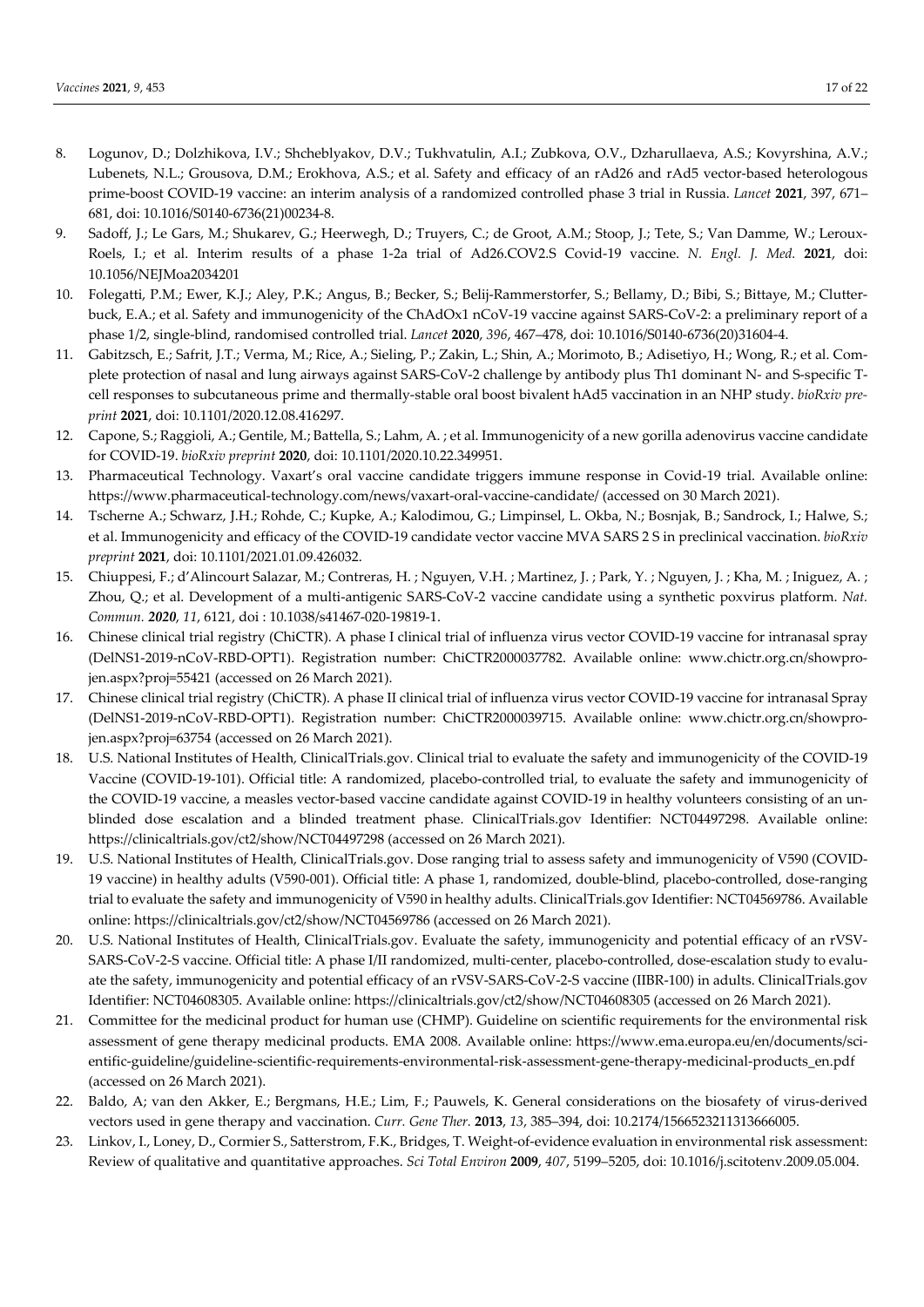- 24. EC Commission Decision 2002/623/EC of 24 July 2002 establishing guidance notes supplementing Annex II to Directive 2001/18/EC of the European Parliament and of the Council on the Deliberate release into the environment of genetically modified organisms and repealing Council Directive 90/220/EC. Off. J. 30.07.2002; L200.
- 25. Schenk-Braat, E.A.; van Mierlo, M.M.; Wagenmaker, G.; Bangma, C.H.; Kaptein, L.C. An inventory of shedding data from clinical gene therapy trials. *J. Gene Med.* **2007**, *9*, 910–921, doi: 10.1002/jgm.1096.
- 26. Bergmans, H., Logie, C.; van Maanen, K.; Hermsen, H.; Meredyth, M.; van Der Vlugt, C. Identification of potential hazardous human gene products in GMO risk assessment. *Environ. Biosafety Res.* **2008**, *7*, 1–9, doi: 10.1051/ebr:2008001.
- 27. Tortorici, M.A.; Vleesler, D. Structural insights into coronavirus entry. *Adv. Virus Res.* **2019**, *105*, 93–116, doi: 10.1016/bs.aivir.2019.08.002.
- 28. Walls, A.C.; Park, Y.-J.; Tortorici, M.A.; Wall, A.; McGuire, A.T.; Veesler, D. Structure, function, and antigenicity of the SARS-CoV-2 spike glycoprotein. *Cell* **2020**, *180*, 281–292, doi: 10.1016/j.cell.2020.02.058.
- 29. Case, J.B.; Rothlauf, P.W.; Chen, R.E.; Liu, Z.; Zhao, H.; Kim, A.S.; Bloyet, L.-M.; Zeng, Q.; Tahan, S.; Droit, L. Neutralizing antibody and soluble ACE2 inhibition of a replication-competent VSV-SARS-CoV-2 and a clinical isolate of SARS-CoV-2. *Cell Host Microbe* **2020**, 28, 475–485, doi: 10.1016/j.chom.2020.06.021
- 30. U.S. National Institutes of Health, ClinicalTrials.gov. Safety, tolerability and immunogenicity of the candidate vaccine MVA-SARS-2-S against COVID-19. Official title: An open, single-center phase I trial to assess the safety, tolerability and immunogenicity of two ascending doses of the candidate vaccine MVA-SARS-2-S. ClinicalTrials.gov Identifier: NCT04569383. Available at: https://clinicaltrials.gov/ct2/show/NCT04569383 (accessed on 26 March 2021).
- 31. U.S. National Institutes of Health, ClinicalTrials.gov. Safety and Immunogenicity Trial of an Oral SARS-CoV-2 Vaccine (VXA-CoV2-1) for prevention of COVID-19 in Healthy Adults. Official title: A Phase 1 Open-Label, Dose-Ranging Trial to Determine the Safety and Immunogenicity of an Adenoviral-Vector Based Vaccine (VXA-CoV2-1) Expressing a SARS-CoV-2 Antigen and dsRNA Adjuvant Administered Orally to Healthy Adult Volunteers. ClinicalTrials.gov Identifier: NCT04563702. Available online: https://clinicaltrials.gov/ct2/show/NCT04563702 (accessed on 26 March 2021).
- 32. Dutta N.K. ; Mazumdar, K.; Gordy, J.T. The nucleocapsid protein of SARS-CoV-2: a target for vaccine development. *J. Virol.* **2020**, *94*, e00647-20, doi: 10.1128/JVI.00647-20.
- 33. Rice A.; Verma, M. ; Shin, A.; Zakin, L.; Sieling, P.; Tanaka, S.; Adisetiyo, H.; Taft, J.; Patel, R.; Buta, S.; et al. A next generation bivalent human Ad5 COVID-19 vaccine delivering both spike and nucleocapsid antigens elicits Th1 dominant CD4+, CD8+ Tcell and neutralizing antibody responses. *bioRxiv preprint* **2020**, doi: 10.1101/2020.07.29.227595.
- 34. McBride, R.; van Zyl, M.; Fielding, B.C. The coronavirus nucleocapsid is a multifunctional protein. *Viruses* **2014**, *6*, 2991–3018, doi: 10.3390/v6082991
- 35. Giménez-Roig, J.; Núñez-Manchón, E. ; Alemany, R. ; Villanueva, E. ; Fillat, C. Codon usage and adenovirus fitness : implications for vaccine development. *Front. Microbiol.* **2021**, *12*, doi: 10.3389/fmicb.2021.633946.
- 36. Mauro, V.P.; Chappell, S.A. A critical analysis of codon optimization in human therapeutics. *Trends Mol. Med.* **2014**, *20*, 604–613, doi: 10.1016/j.molmed.2014.09.003.
- 37. Hulswit, R.J.G.; de Haan, C.AM.; Bosch, B.-J. Coronavirus spike protein and tropism changes. *Adv. Virus Res.* **2016**, *96*, 29–57, doi: 10.1016/bs.aivir.2016.08.004.
- 38. COVID-19 vaccine tracker. Available online: https://vac-lshtm.shinyapps.io/ncov\_vaccine\_landscape/ (accessed on 26 March 2021).
- 39. Government of Canada pathogen safety data sheets: Adenovirus (excluding serotypes 40 and 41). Available online: https://www.canada.ca/en/public-health/services/laboratory-biosafety-biosecurity/pathogen-safety-data-sheets-risk-assessment/adenovirus-types-1-2-3-4-5-7-pathogen-safety-data-sheet.html (accessed on 26 March 2021).
- 40. Lichtenstein, D.L.; Wold W.S.M. Experimental infections of humans with wild-type adenoviruses and with repication-competent adenovirus vectors: replication, safety, and transmission. *Cancer Gene Ther.* **2004**, *11*, 819–829, doi: 10.1038/sj.cgt.7700765.
- 41. Singh, S.; Kumar, R.; Agrawal, B. Adenoviral vector-based vaccines and gene therapies: current status and future prospects. In : *Adenoviruses*, 1st Ed.; IntechOpen **2018**, pp. 1–38, doi: 10.5772/intechopen.79697.
- 42. Stephen, S.L.; Montini, E. ; Sivanandam, V.G. ; Al-Dhalimy, M. ; Kestler, H.A.; Finegold, M.; Grompe, M.; Kochanek, S. Chromosomal integration of adenoviral vector DNA *in vivo*. *J. Virol.* **2010**, *84*, 9987-9994, doi: 10.1128/JVI.00751-10.
- 43. Harui, A. ; Suzuki, S. ; Kochanek, S.; Mitani, K. Frequency and stability of chromosomal integration of adenovirus vectors. *J. Virol.* **1999**, *73*, 6141–6146, doi: 10.1128/JVI.73.7.6141-6146.1999.
- 44. Wold, W.S.M.; Toth, K. Adenovirus vectors for gene therapy, vaccination and cancer therapy. *Curr. Gene Ther.* **2013**, *13*, 421-433, doi: 10.2174/1566523213666131125095046.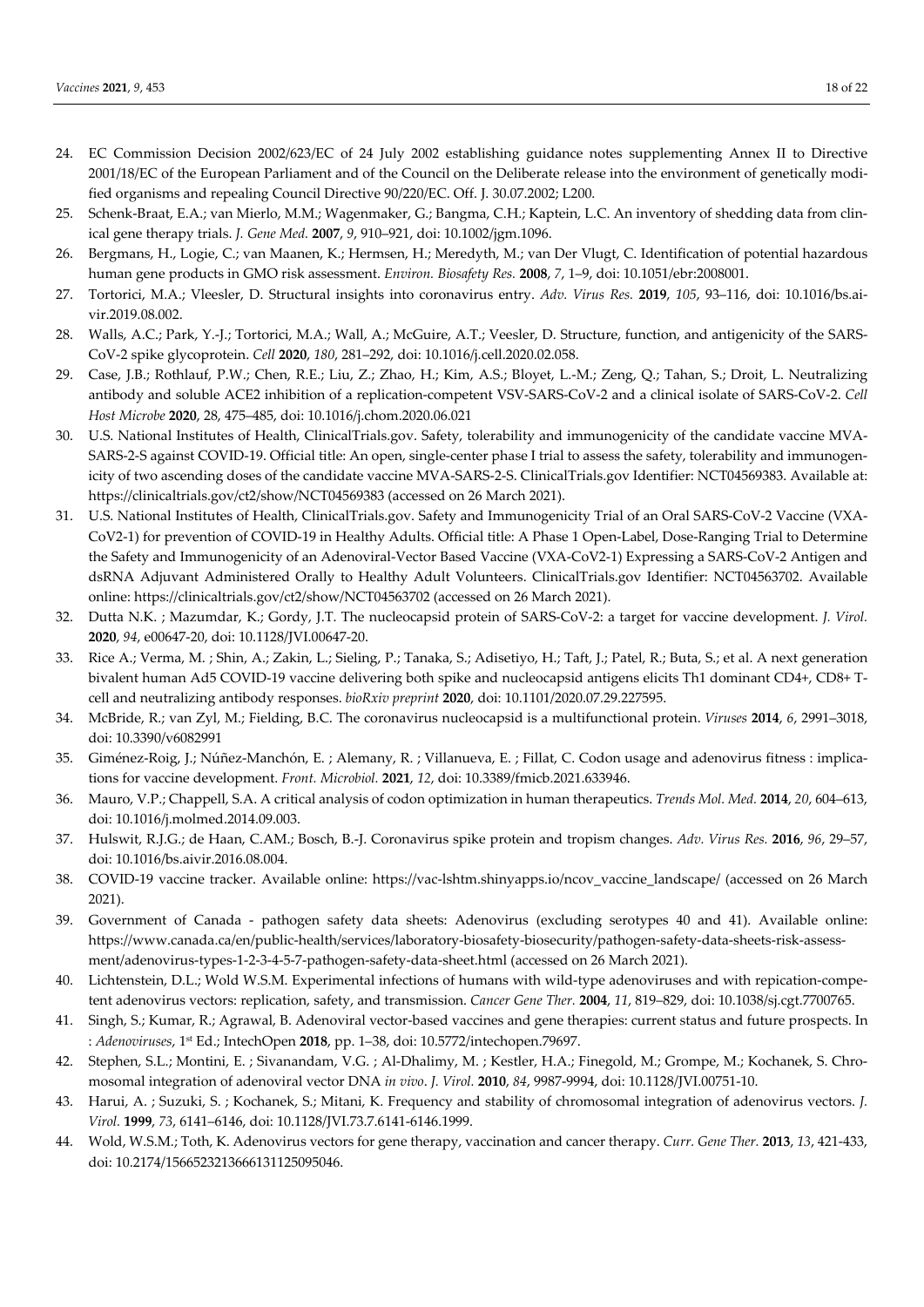- 45. Zahn, R. ; Gillisen, G. ; Roos, A. ; Koning, M. ; van der Helm, E.; Spek, D.; Weijtens M.; Pau, M.G.; Radosevic, K.; Weverling, G.J. Ad35 and Ad26 vaccine vectors induce potent and cross-reactive antibody and T-cell responses to multiple filovirus species. *PLoS ONE* **2012**, 7, e44115, doi: 10.1371/journal.pone.0044115.
- 46. Dicks, M.D.J.; Spencer, A.J.; Edwards, N.J.; Wadell, G.; Bojang, K.; Gilbert, S.C.; Hill, A.V.S.; Cottingham, M.G. A novel chimpanzee adenovirus vector with low human seroprevalence: improved systems for vector derivation and comparative immunogenicity. *PLoS ONE* **2012**, *7*, e40385, doi: 10.1371/journal.pone.0040385.
- 47. Fallaux, F.J.; Bout, A.; van der Velde, I.; van den Wollenberg, D.J.M.; Hehir, K.M.; Keegan, J.; Auger, C.; Cramer, S.J.; van Ormondt, H.; van der Eb, A.J.; et al. New helper cells and matched early region 1-deleted adenovirus vectors prevent generation of replication-competent adenoviruses. *Hum. Gene Ther.* **1998**, *9*, 1909–1917, doi: 10.1089/hum.1998.9.13-1909.
- 48. Youil, R.; Toner, T.J.; Su, Q. ; Chen, M. ; Tang, A. ; Bett, A.J.; Casimiro, D. Hexon gene switch strategy for the generation of chimeric recombinant adenovirus. *Hum. Gene Ther.* **2002**, *13*, 311–320, doi: 10.1089/10430340252769824.
- 49. National Institute for Public Health and the Environment, RIVM. Brandon; E.F.A.; Tiesjema; B.; van Eijkeren, J.C.H.; Hermsen, H.P.H. Effect of administration route on biodistribution and shedding of replication-deficient viral vectors used in gene therapy, A literature study. RIVM Report 320001001/**2008**.
- 50. Peters, A.H.F.M.; Drumm, J.; Ferrell, C.; Roth, D.A.; Roth, D.M.; McCaman, M.; Novak, P.L.; Friedman, J.; Engler, R.; et al. Absence of germline infection in male mice following intraventricular injection of adenovirus. *Mol. Ther.* **2001**, *4*, 603–613, doi: 10.1006/mthe.2001.0500.
- 51. Schramm, B.; Locker, J.K. Cytoplasmic organization of poxvirus DNA replication. *Traffic* **2005**, *6*, 839–846, doi: 10.1111/j.1600- 0854.2005.00324.x.
- 52. Im, E.J.; Hanke, T. MVA as a vector for vaccines against HIV-1. *Expert Rev. Vaccines* **2004**, *3*, S89–97, doi: 10.1586/14760584.3.4.s89.
- 53. Gilbert, S.C. Clinical development of modified vaccinia virus Ankara vaccines. *Vaccine* **2013**, *31*, 4241–4246, doi: 10.1016/j.vaccine.2013.03.020.
- 54. Volz, A., Sutter, G. Modified vaccinia Ankara: history, value in basic research, and current perspectives for vaccine development. *Adv. Virus Res.* **2017**, *97*, 187-243, doi: 10.1016/bs.aivir.2016.07.001.
- 55. Förster, R.; Fleige, H., Sutter G. Combating COVID-19: MVA vector vaccines applied to the respiratory tract as promising approach toward protective immunity in the lung. *Front. Immunol.* **2020**, *11*, 1959, doi: 10.3389/fimmu.2020.01959.
- 56. Koch, T.; Dahlke, C.; Fathi, A.; Kupke, A.; Krähling, V.; Okba, N.M.A.; Halwe, S.; Rohde, C.; Eickmann, M.; Volz, A.; et al. Safety and immunogenicity of a modified vaccinia virus Ankara vector vaccine candidate for Middle East respiratory syndrome: an open-label, phase I trial. *Lancet Infect. Dis.* **2020**, *20*, 827–838, doi : 10.1016/S1473-3099(20)30248-6.
- 57. U.S. National Institutes of Health, ClinicalTrials.gov. A synthetic MVA-based SARS-CoV-2 vaccine, COH04S1, for the prevention of COVID-19. Official title: Phase 1 dose escalation study to evaluate the safety and biologically effective dose of COH04S1, a synthetic MVA-Based SARS-CoV-2 vaccine, Administered as one or two injections to healthy adult volunteers. ClinicalTrials.gov Identifier: NCT04639466. Available online: https://clinicaltrials.gov/ct2/show/NCT04639466 (accessed on 26 March 2021).
- 58. Verheust, C.; Goossens, M.; Pauwels, K.; Breyer, D. Biosafety aspects of modified vaccinia virus Ankara (MVA)-based vectors used for gene therapy or vaccination. *Vaccine* **2012**, *30,* 2623–2632, doi: 10.1016/j.vaccine.2012.02.016.
- 59. Goossens, M.; Pauwels, K.; Willemarck, N.; Breyer, D. Environmental risk assessment of clinical trials involving modified virus Ankara (MVA)-based vectors. *Curr. Gene Ther.* **2013**, *13*, 413–420, doi: 10.2174/156652321306140103221941.
- 60. Meyer, H.; Sutter, G.; Mayr, A. Mapping of deletions in the genome of the highly attenuated vaccinia virus MVA and their influence on virulence. *J. Gen. Virol.* **1991**, *72*, 1031–1038, doi: 10.1099/0022-1317-72-5-1031.
- 61. Hansen, H; Okeke, M.I.; Nilssen, O.; Traavik, T. Recombinant viruses obtained from co-infection in vitro with a live vacciniavectored influenza vaccine and a naturally occurring cowpox virus display different plaque phenotypes and loss of the transgene. *Vaccine* **2004**, *23*, 499–506, doi: 10.1016/j.vaccine.2004.06.032.
- 62. Langenmayer, M.C.; Lülf-Averhoff, A.-T.; Adam-Neumair, S.; Fux, R.; Sutter, G.; Volz, A. Distribution and absence of generalized lesions in mice following single dose intramuscular inoculation of the vaccine candidate MVA-MERS-S. *Biologicals* **2018**, *54*, 58–62, doi: 10.1016/j.biologicals.2018.05.004.
- 63. Drumond, B.P.; Leite, J.A.; da Fonseca, F.G.; Bonjardim, C.A.; Ferreira, P.C.; Kroon, E. Brazilian Vaccinia virus strains are genetically divergent from the Lister vaccine strain. *Microbes Infect.* **2008**, *10*, 185–197, doi: 10.1016/j.micinf.2007.11.005.
- 64. Zhang, K.; Shang, G.; Padavannil, A.; Wang, J.; Sakthivel, R.; Chen, X.; Kim, M.; Thompson, M.G.; García-Sastre, A.; Lynch, K.W.; et al. Structural-functional interactions of NS1-BP protein with the splicing and mRNA export machineries for viral and host gene expression. *PNAS* **2018**; *115*, E12218–27, doi: 10.1073/pnas.1818012115.
- 65. UW Madison, FluGen, Bharat Biotech to develop CoroFlu, a coronavirus vaccine. Available online: https://news.wisc.edu/uwmadison-flugen-bharat-biotech-to-develop-coroflu-a-coronavirus-vaccine/ (accessed on 26 March 2021).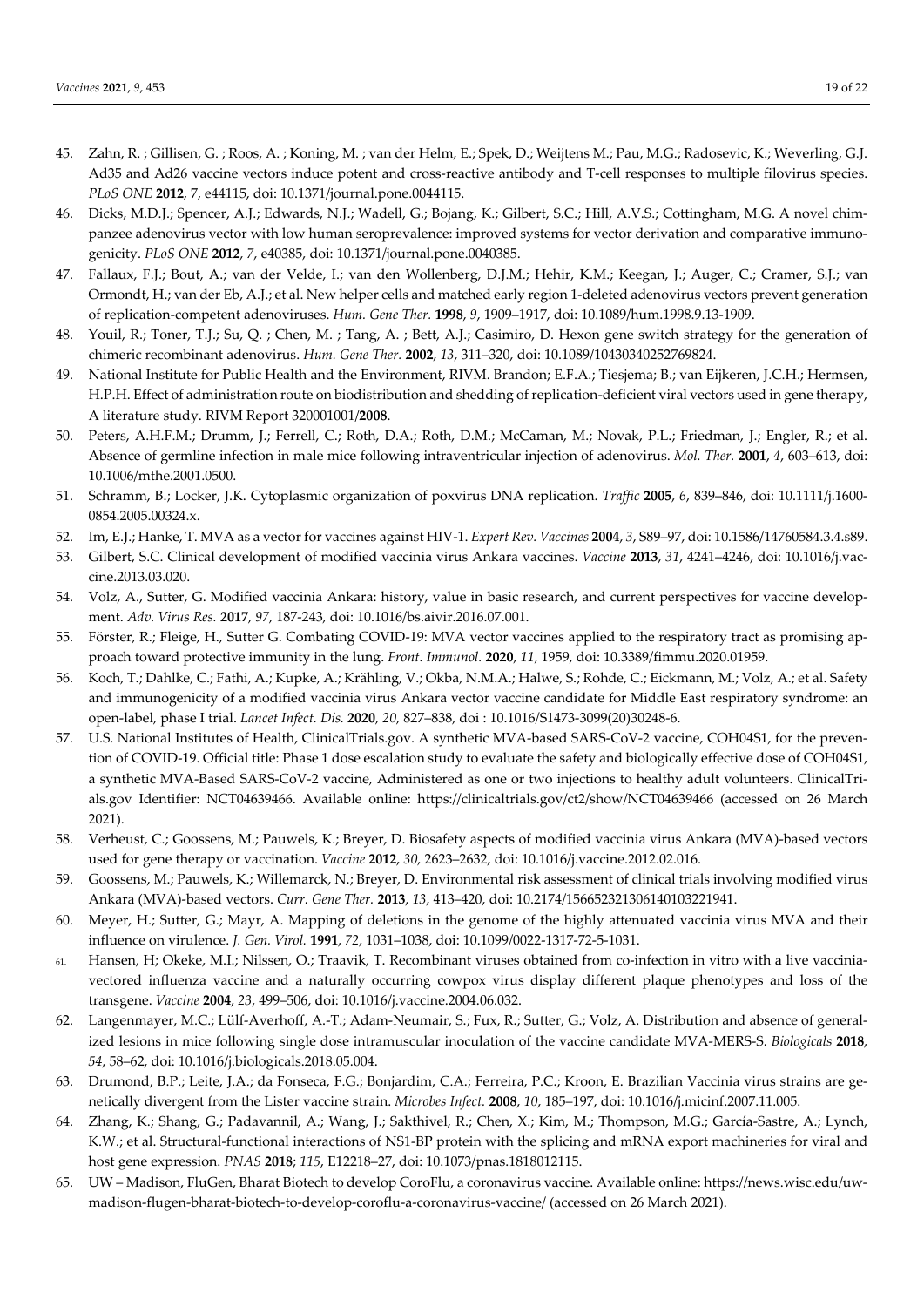- 66. EU Clinical Trial Register. A Phase 2a Randomized, Double-blind, Placebo-controlled Trial to Evaluate the Safety, Immunogenicity, and Efficacy of Bris10 M2SR (H3N2 A/Brisbane/10/2007) Vaccine Administered as a Single Intranasal Dose (Versus Placebo) in Healthy Adult Volunteers who are Subsequently Challenged with a Live, Antigenically Different Wild-type Influenza Type A Virus (A/Belgium/4217/2015 H3N2). EudraCT number: 2017-004971-30. Available online: https://www.clinicaltrialsregister.eu/ctr-search/trial/2017-004971-30/results (accessed on 26 March 2021).
- 67. Watanabe, S.; Watanabe, T.; Kawaoka, Y. Influenza A virus lacking M2 protein as a live attenuated vaccine. *J. Virol.* **2009**, 83, 5947–5950. doi: 10.1128/JVI.00450-09
- 68. Wang, P.; Zheng, M.; Lau, S.-Y.; Chen, P.; Mok, B.W.-Y.; Liu, S.; Liu, H.; Huang, X.; Cremin, C.J.; Song, W.; *et al.*; Generation of DelNS1 influenza viruses: a strategy for optimizing live attenuated influenza vaccines. *mBio* **2019**, *10*, e02180–19, doi: 10.1128/mBio.02180-19.
- 69. Sarawar, S.; Hatta, Y. ; Watanabe, S.; Dias, P.; Neumann, G.; Kawaoka, Y.; Bilsel, P. M2SR, a novel live single replication influenza virus vaccine, provides effective heterosubtypic protection in mice. *Vaccine* **2016**, *34*, 5090–5098, doi: 10.1016/j.vaccine.2016.08.061
- 70. Wohlgemuth, N.; Ye, Y.; Fenstermacher, K.J.; Liu, H.; Lane, A.P.; Pekosz, A. The M2 protein of live, attenuated influenza vaccine encodes a mutation that reduces replication in human nasal epithelial cells. *Vaccine* **2017**, 35, 6691–6699, doi: 10.1016/j.vaccine.2017.10.018
- 71. Combredet, C.; Labrousse, V.; Mollet, L. ; Lorin, C. ; Delebecque, F. ; Hurtrel, B. ; McClure, H. ; Feinberg, M.B. ; Brahic, M. ; Tangy, F. A molecularly cloned Schwarz strain of measles virus vaccine induces strong immune responses in macaques and transgenic mice. *J. Virol*. **2003**, *77*, 11546–11554, doi: 10.1128/JVI.77.21.11546-11554.2003.
- 72. Billeter, M.A.; Naim, H.Y.; Udem, S.A. Reverse genetics of measles virus and resulting multivalent recombinant vaccines: applications of recombinant measles virus. *Curr. Top. Microbiol. Immunol.* **2009**, *329*, 129-162, doi: 10.1007/978-3-540-70523-9\_7.
- 73. Griffin, D.E.; Pan, .H. Measles: old vaccines, new vaccines. *Curr. Top. Microbiol. Immunol.* **2009**, *330*, 191-212, doi: 10.1007/978-3- 540-70617-5\_10.
- 74. Baldo, A.; Galanis, E.; Tangy, F.; Herman, P. Biosafety considerations for attenuated measles virus vectors used in virotherapy and vaccination. *Hum. Vaccin. Immunother.* **2016**, *12*, 1102-1116, doi : 10.1080/21645515.2015.1122146.
- 75. Escriou, N.; Callendret, B.; Lorin; V.; Combredet, C. ; Marianneau, P. ; Février, M. ; Tangy, F. Protection from SARS coronavirus conferred by live measles vaccine expressing the spike glycoprotein. *Virology* **2014**, *452*–*453*, 32–41, doi: 10.1016/j.virol.2014.01.002.
- 76. Liniger, M.; Zuniga, A.; Tamin, A.; Azzouz-Morin, T.N.; Knuchel, M.; Marty, R.; Wiegand, M.; Weibel, S.; Kelvin, D.; Rota, P.A., Naim, H.Y. Induction of neutralizing antibodies and cellular immune responses against SARS coronavirus by recombinant measles virus. **Vaccine** *2008*, *26*, 2164–2174, doi: 10.1016/j.vaccine.2008.01.057.
- 77. Malczyk, A.H.; Kupke, A.; Prüfer, S.; Scheuplein, V.A.; Hutzler, S.; Kreuz, D.; Beissert, T.; Bauer, S.; Hubich-Rau, S.; Tondera, C.; et al. A highly immunogenic and protective middle east respiratory syndrome coronavirus vaccine based on a recombinant measles virus vaccine platform. *J. Virol.* **2015,** *89*, 11654–11667, doi: 10.1128/JVI.01815-15.
- 78. Bodmer, B.S.; Fiedler, A.H.; Hanauer, J.R.H.; Prüfer, S.; Mühlebach, M.D. Live-attenuated bivalent measles virus-derived vaccines targeting Middle East respiratory syndrome coronavirus induce robust and multifunctional T cell responses against both viruses in an appropriate mouse model. *Virology* **2018**, *521*, 99–107, doi: 10.1016/j.virol.2018.05.028.
- 79. Frantz, P.N.; Teeravechyan, S.; Tangy, F. Measles-derived vaccines to prevent emerging viral diseases. *Microbes Infect.* **2018**, *20*, 493–500, doi: 10.1016/j.micinf.2018.01.005.
- 80. U.S. National Institutes of Health, ClinicalTrials.gov. Study to Evaluate the Dosage and Safety of Two Intramuscular Injections of an Investigational Clade B HIV Vaccine. Official title: An Open-label, Phase I, Dose-escalation and safety study of two intramuscular injections of a Dose of 2.9 Log or 4 Log CCID50 of the recombinant HIV I clade B Measles Vaccine Vector in Healthy Adults. ClinicalTrials.gov Identifier: NCT01320176. Available online: https://clinicaltrials.gov/ct2/show/NCT01320176 (accessed on 26 March 2021).
- 81. Ramsauer, K.; Schwameis, M.; Firbas, C.; Müllner, M.; Putnak, R.J.; Thomas, S.J.; Desprès, P.; Tauber, E.; Jilma, B.; Tangy, F. Immunogenicity, safety and tolerability of a recombinant measles virus-based chikungunya vaccine: a randomised, doubleblind, placebo-controlled, active-comparator, first-in-man trial. *Lancet Infect. Dis.* **2015,** *15*, 519–527. doi: 10.1016/S1473- 3099(15)70043-5.
- 82. U.S. National Institutes of Health, ClinicalTrials.gov. Zika-vaccine dose finding study regarding safety, immunogenicity and tolerability. ClinicalTrials.gov Identifier: NCT02996890. Available online : https://clinicaltrials.gov/ct2/show/NCT02996890 (accessed on 26 March 2021).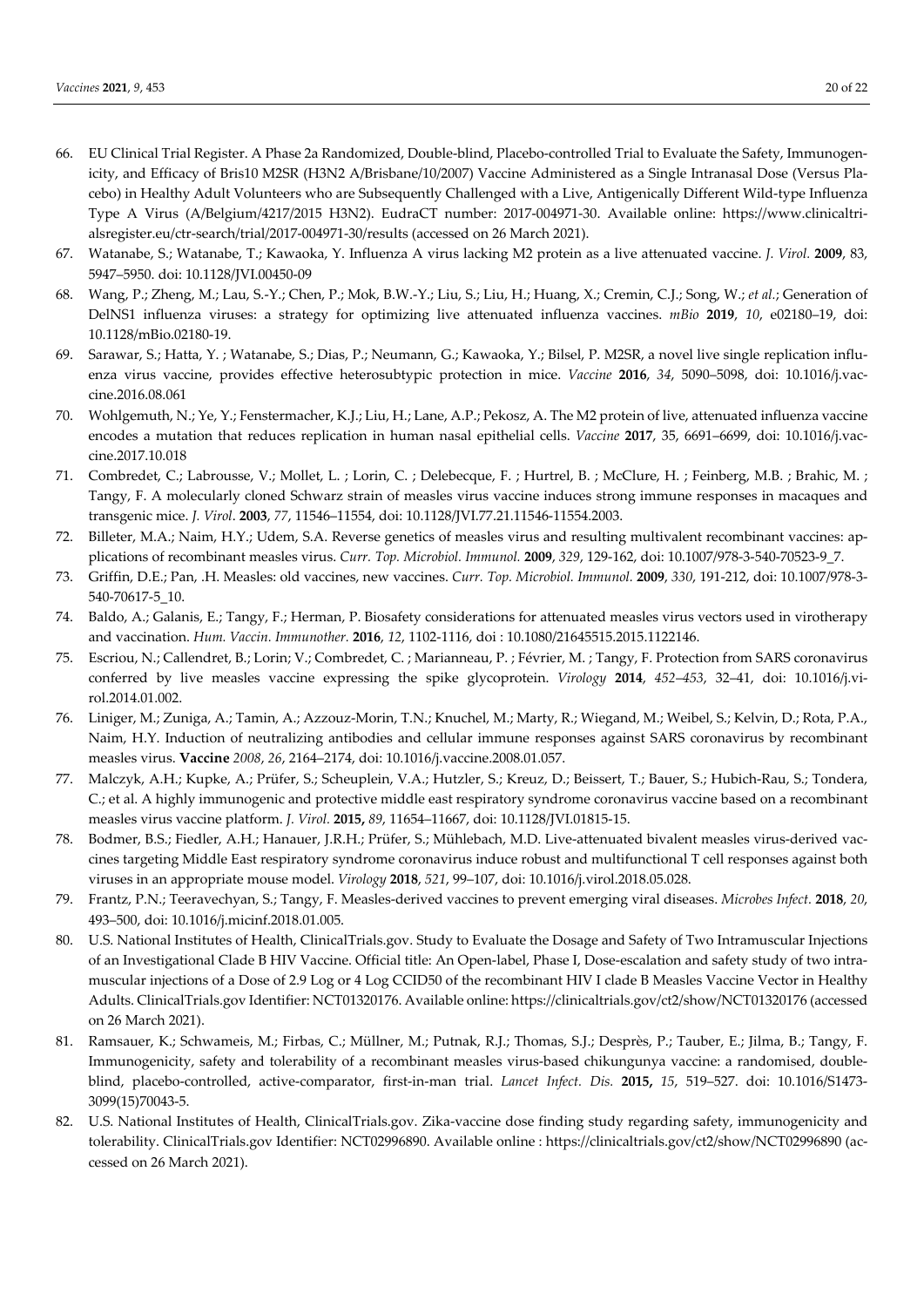- 83. Reisinger E.C., Tschismarov R., Beubler E., Wiedermann U., Firbas C., Loebermann M., Pfeiffer A., Muellner M. Tauber E., Ramsauer K. Immunogenicity, safety, and tolerability of the measles-vectored chikungunya virus vaccine MV-CHIK: a doubleblind, randomized, placebo-controlled and active-controlled phase 2 trial. *Lancet* **2019**, *392*, 2718–2727, doi: 10.1016/S0140- 6736(18)32488-7.
- 84. Bellini, W.J.; Rota, P.A. Genetic diversity of wild-type measles viruses: implications for global measles elimination programs. *Emerg. Infect. Dis.* **1998**, *4*, 29–35, doi: 10.3201/eid0401.980105.
- 85. Perry, R.T.; Halsey, N.A. The clinical significance of measles: a review. *J. Infect. Dis.* **2004**, *189*, S4–S16, doi: 10.1086/377712.
- 86. Moss, W.J. Measles control and the prospect of eradication. *Curr. Top. Microbiol. Immunol.* **2009**, *330*, 173–189. doi: 10.1007/978- 3-540-70617-5\_9.
- 87. Moss, W.J., Griffin, D.E. Global measles elimination. *Nat. Rev. Microbiol.* **2006**, *12*, 900-908, doi: 10.1038/nrmicro1550.
- 88. Msaouel, P.; Opyrchal, M.; Domingo, M.E.; Galanis, E. Oncolytic measles virus strains as novel anticancer agents. *Expert Opin. Biol. Ther.* **2013**, *13*, 483–502. doi: 10.1517/14712598.2013.749851.
- 89. Knuchel, M.C.; Marty, R.R.; Azzouz Morin, T.N.; Iter, O.; Zuniga, A.; Naim, H.Y. Relevance of pre-existing measles immunity prior immunization with a recombinant measles virus vector. *Hum. Vaccin. Immunother.* **2013**, *9*, 599–60,. doi: 10.4161/hv.23241.
- 90. Rager-Zisman, B.; Bazarsky, E.; Skibin, A.; Chamney, S.; Belmaker, I.; Sai, I.; Kordysh, E.; Griffin, D.E. The effect of measlesmumps-rubella (MMR) immunization on the immune responses of previously immunized primary school children. *Vaccine* **2003**; *21*, 2580–2588. doi: 10.1016/s0264-410x(03)00053-7.
- 91. Wong-Chew, R.M.; Beeler, J.A.; Audet, S.; Santos, J.I. Cellular and humoral immune responses to measles in immune adults reimmunized with measles vaccine. *J. Med. Virol.* **2003**, *70*, 276–280, doi: 10.1002/jmv.10390
- 92. Atkinson, W.; Wolfe, S.; Hamborsky, J.; McIntyre, L. *Epidemiology and prevention of vaccine-preventable diseases*. 11<sup>th</sup> ed.; Public Health Foundation: Washington, DC, USA, 2009.
- 93. Merck stops developing both of its COVID-19 vaccine candidates. Available online: https://www.herald.co.zw/merck-stopsdeveloping-both-of-its-covid-19-vaccine-candidates/ (Accessed on 26 March 2021).
- 94. Tell, J.G. ; Coller, B.-A. G.; Dubey, S.A.; Jenal, U.; Lapps, W.; Wang, L.; Wolf, J. Environmental risk assessment for rVSVΔG-ZEBOV-GP, a genetically modified live vaccine for Ebola virus disease. *Vaccines* **2020**, *8*, 779, doi: 10.3390/vaccines8040779.
- 95. Rozo-Lopez, P.; Drolet, B.S.; Londoño-Renteria, B. Vesicular stomatitis virus transmission: a comparison of incriminated vectors. *Insects* **2018**, *9*, 190, doi: 10.3390/insects9040190.
- 96. Bergren, N.A.; Miller, M.R.; Monath, T.P.; Kading, R.C. Assessment of the ability of V920 recombinant vesicular stomatitis-Zaire ebolavirus vaccine to replicate in relevant arthropod cell cultures and vector species. *Hum. Vaccines Immunother.* **2018**, *14*, 994– 1002, doi: 10.1080/21645515.2017.1412898.
- 97. Monath, T.P.; Fast, P.E.; Modjarrad, K.; Clarke, D.K.; Martin, B.K.; Fusco, J.; Nichols, R.; Heppner, D.G.; Simon, J.K.; Dubey, S.; et al. rVSVΔ-G-ZEBOV-GP (also designated V920) recombinant vesicular stomatitis virus pseudotyped with Ebola Zaire Glycoprotein: standardized template with key considerations for a risk/benefit assessment. *Vaccine* **2019**, *X 1*, doi: 10.1016/j.jvacx.2019.100009.
- 98. Letchworth, G.J.; Rodriguez, L.L.; Del Cbarrera, J. Vesicular stomatitis. *Vet. J.* **1999**, 157, 239–260, doi: 10.1053/tvjl.1998.0303.
- 99. Government of Canada pathogen safety data sheets: Vesicular stomatitis virus (VSV). Available online: https://www.canada.ca/en/public-health/services/laboratory-biosafety-biosecurity/pathogen-safety-data-sheets-risk-assessment/vesicular-stomatitis-virus.html (accessed on 26 March 2021).
- 100. Rodríguez, L.L. Emergence and re-emergence of vesicular stomatitis in the United States. *Virus Res.* **2002**, *85*, 211–219, doi: 10.1016/S0168-1702(02)00026-6.
- 101. Awad, S.S. ; Rodriguez, A.H. ; Chuang, Y.C. ; Marjanek, Z.; Pareigis, A.J. ; Reis, G. ; Scheeren, T.W. ; Sanchez, A.S. ; Zhou, X. ; Saulay, M. et al. A phase 3 randomized double-blind comparison of Ceftobiprole Medocaril versus Ceftazidime plus Linezolid for the treatment of hospital-acquired pneumonia. *Clin. Infect. Dis.* **2014**, *59*, 51–61, doi: 10.1093/cid/ciu219.
- 102. Lyles, D.S. ; Rupprecht, C.E. Rhabdoviridae. *Fields Virology*; Peter, K.M., David, H.M., Eds.; Lippincott Williams & Wilkins: Philadelphia, PA, USA, 2007; pp. 1364–1408.
- 103. World Organisation for Animal Health (OIE), Animal health in the world overview. Available online : http://www.oie.int/en/animal-health-in-the-world/oie-listed-diseases-2019/ (Accessed on 26 March 2021).
- 104. Brown, K.S.; Safronetz, D.; Marzi, A.; Ebihara, H.; Feldmann, H. Vesicular stomatitis virus-based vaccine protects hamsters against lethal challenge with Andes virus. *J. Virol.* **2011**, *85*, 12781–12791, doi: 10.1128/JVI.00794-11.
- 105. Furuyama, W. Reynolds, P.; Haddock, E.; Meade-White, K.; Quynh Le, M.; Kawaoka, Y.; Feldmann, H.; Marzi, A. A single dose of a vesicular stomatitis virus-based influenza vaccine confers rapid protection against H5 viruses from different clades. *NPJ Vaccines* **2020**, *5*, doi: 10.1038/s41541-019-0155-z.